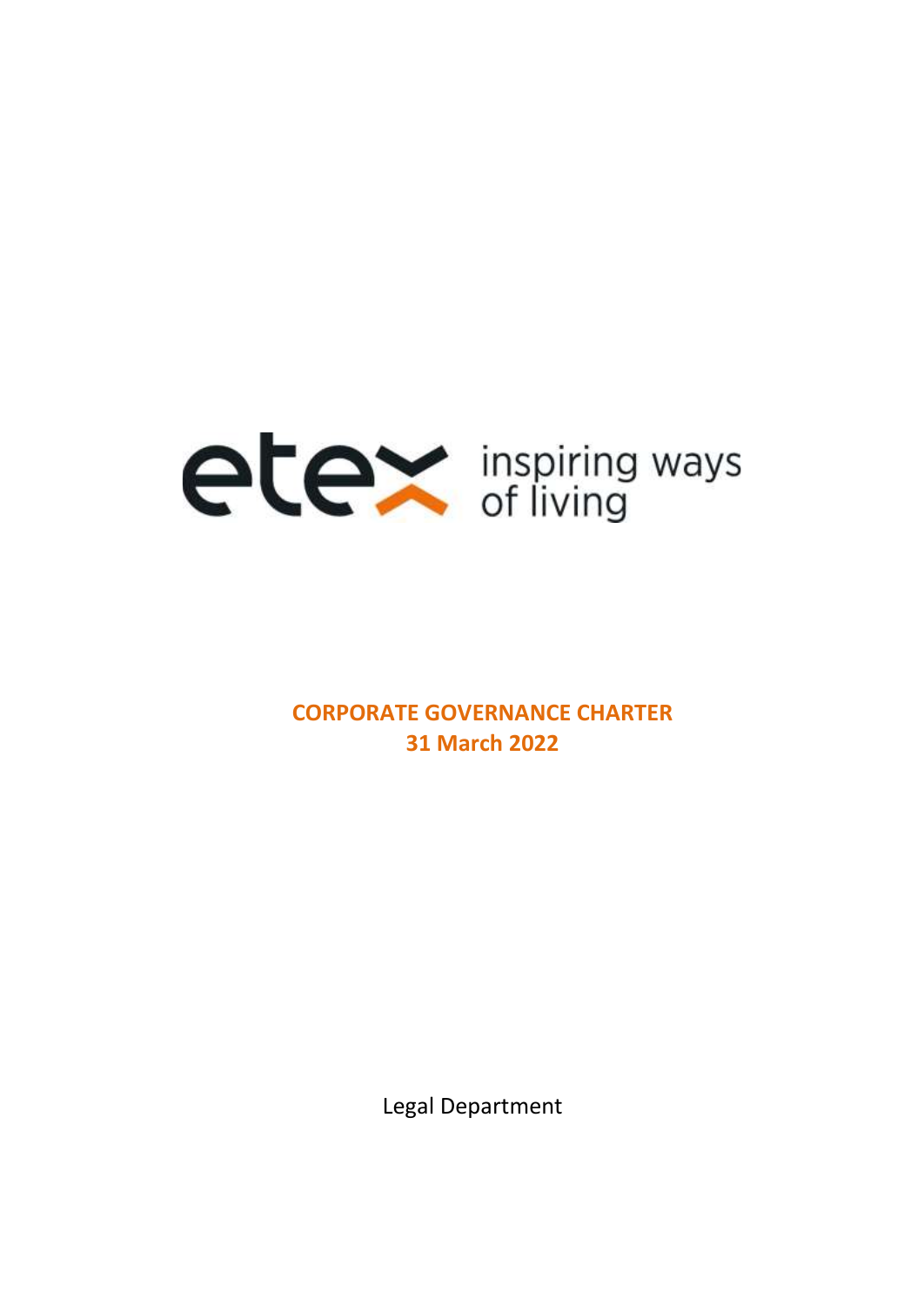## **TABLE OF CONTENTS**

## **PAGE**

| $\mathbf{L}$    |  |
|-----------------|--|
| $\mathbf{II}$ . |  |
| III.            |  |
| IV.             |  |
| $V_{\cdot}$     |  |
| VI.             |  |
| VII.            |  |
| VIII.           |  |
| IX.             |  |
| $X_{-}$         |  |
| XI.             |  |
| XII.            |  |
| XIII.           |  |
|                 |  |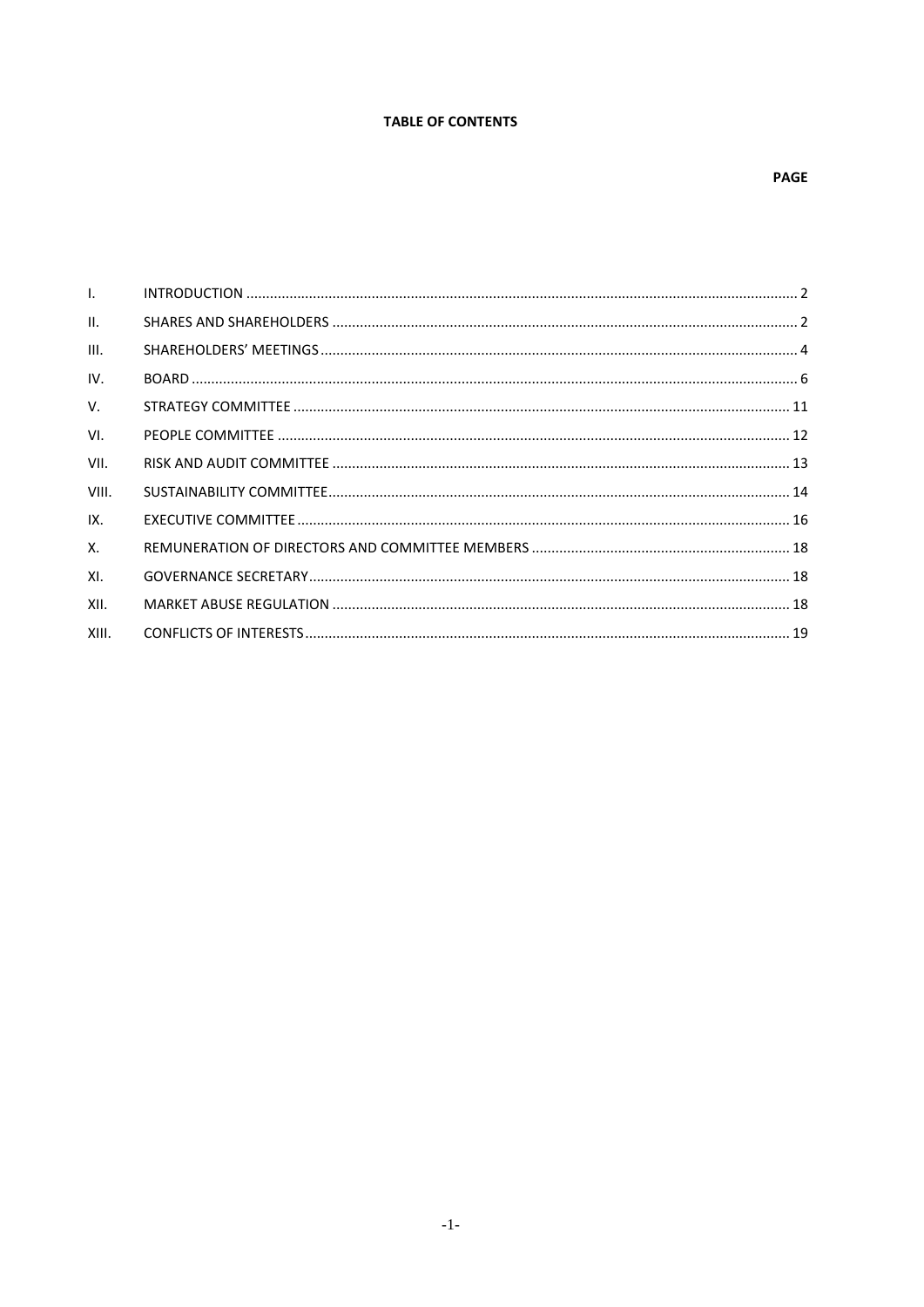## <span id="page-2-0"></span>**I. Introduction**

This Charter of Corporate Governance has been adopted by the board of directors (the *Board*) of Etex NV (*Etex* or the *Company*).

Etex is a public limited liability company (*naamloze vennootschap*) with registered office at PassPort Building, Luchthaven Brussel Nationaal, Gebouw 1K, 1930 Zaventem and registered in the crossroads bank of enterprises under number 0400.454.404 RPR (Brussels).

Etex is an international building material specialist and wants to inspire people around the world to build living spaces that are ever more safe, sustainable, smart and beautiful.

This Corporate Governance Charter aims at providing an overview of the Company's governance and can be reviewed and updated from time to time. It should be read together with the articles of association of the Company (the *Articles*) as well as the consolidated annual report of the Company, both of which are made available by Etex on its website [\(www.etexgroup.com\)](http://www.etexgroup.com/).

This Corporate Governance Charter was modified for the last time on 31 March 2022.

Copies of the Corporate Governance Charter are available on the Company's website and at no charge upon request at the Company's registered office.

## <span id="page-2-1"></span>**II. Shares and shareholders**

**1. CAPITAL**

## **1.1 Capital**

The capital of the Company amounts to EUR 2,533,233.75 and is represented by 82,837,819 shares without nominal value. The shares are entirely paid-up. The shares are held in registered or dematerialised form.

#### **1.2 Changes in the share capital**

### 1.2.1 Capital Increases

Capital increases are decided by the shareholders' meeting of Etex (the *Shareholders' Meeting*). Such decision needs to satisfy the same quorum and majority requirements as the decision to amend the Articles (see below).

In the event of a capital increase by way of a contribution in cash with the issue of new shares, the existing shareholders have a preferential right to subscribe to the new shares pro rata to their holding immediately preceding the capital increase.

The Shareholders' Meeting may decide, if that is to the benefit of the Company and in accordance with article 7:191 of the Belgian Code on Companies and Associations (*BCCA*), to restrict or cancel the preferential subscription right. The Shareholders' Meeting will be requested to approve such restriction or cancelation of preferential subscription rights on the basis of a report by the Board and the auditor discussing the proposed issue price and the financial consequences for the shareholders of the Company. Additional requirements apply when the preferential right is restricted or cancelled in favour of one or several determined persons who are not employees of the Company or one of its subsidiaries, as set out in article 7:193 of the BCCA.

The Shareholders' Meeting may also authorise the Board, within certain limits, to increase the share capital of the Company without any further approval of shareholders by way of authorised capital. This authorisation needs to be limited in time (i.e., it can only be granted for a renewable period of a maximum of five years) and in scope (i.e., the increase by way of authorised capital may not exceed the amount of the share capital at the time of the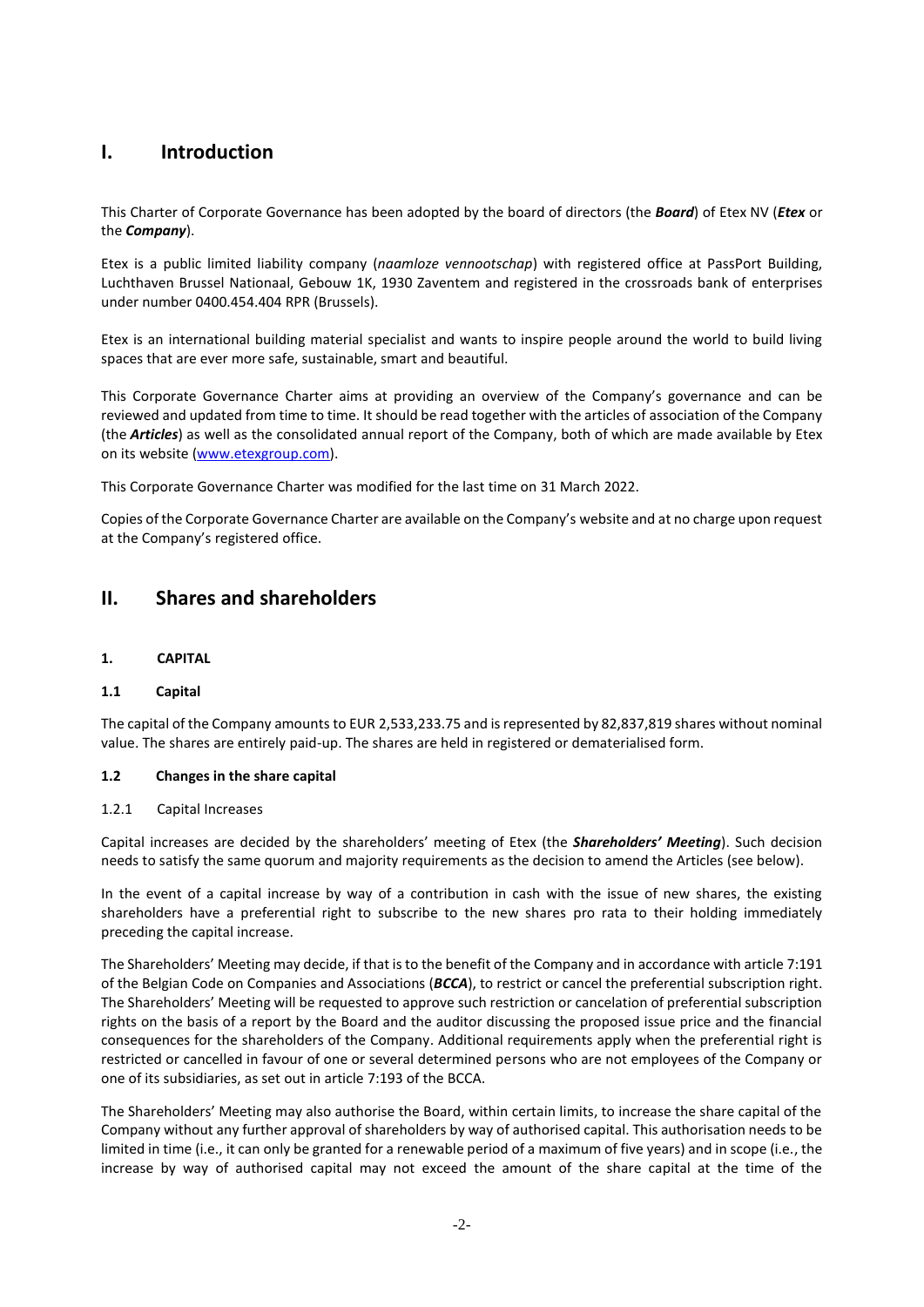authorisation). When authorising the Board to increase the capital, the Shareholders' Meeting may also allow the Board to restrict or cancel the preferential subscription right. There is currently no authorised capital in place.

#### 1.2.2 Capital decreases

Capital decreases are decided by the Shareholders' Meeting. Such decision needs to satisfy the same quorum and majority requirements as the decision to amend the Articles (see below). Shareholders must be treated equally.

In case of capital decrease with repayment to the shareholders, the creditors of the Company have – under the conditions set out in article 7:209 of the BCCA – the right to claim a security within two months after the date of publication in the Annexes to the Belgian Official Gazette of the resolution to decrease the capital. The Company can ward off this claim by paying it at its value, after deduction of a discount. In this case, the Company may not proceed to the reimbursement of its shareholders as long as the two-month waiting period has not expired and the creditors have not obtained satisfaction.

### **2. SHAREHOLDERS**

### **2.1 Major shareholders**

Etex is not subject to the law of 2 May 2007 regarding the disclosure of important participations in issuers whose shares are admitted to trading on a regulated market which law, amongst others, requires a notification by shareholders as soon as they own directly or indirectly 5% or more of the voting rights.

Etex's shareholders are, however, required pursuant to article 13 of the Articles to notify Etex of their participation if they would own directly or indirectly 10% or more of the voting rights attached to Etex's shares. The same notification is required if a shareholder ceases to own 10% or more of the voting rights attached to Etex's shares. Similar notifications are required when shareholders reach, exceed or fall below a threshold of 15%, 20% and so on at intervals of 5%.

To date, Etex has received two notifications of shareholders holding 10% or more of the voting rights attached to Etex' shares:

- **Jekbouw**, a Dutch holding company with the legal form of a *Stichting Administratiekantoor* holds 35,886,832 registered shares of Etex, representing 43.32% of its total share capital.
- **Abden AG**, a company existing under the laws of Liechtenstein holds 8,769,043 registered shares of Etex, representing 10.59% of its total share capital.

Etex also holds on this date 4,673,495 of its own shares via its subsidiaries Eternit NV and Etex Finance S.A., representing 5.64% of its total share capital.

Upon review of Etex's record of registered shares and based upon the notifications by its shareholders, Etex can confirm that, except for Jekbouw and Abden, none of the registered shareholders individually own 10% or more of Etex's shares.

The shareholders of the dematerialised shares are not known to Etex, unless they would own 10% or more of the voting rights in which case they have to notify Etex according to article 13 of the Articles. The identity of the holders of dematerialised shares is, however, known to the financial institutions that hold the relevant securities accounts. Etex has currently no knowledge of holders of dematerialized shares which own 10% or more of the voting rights.

## **2.2 Communication with shareholders**

Etex recognises the importance of ongoing communication with its shareholders. The website of the Company [\(www.etexgroup.com\)](http://www.etexgroup.com/) is a permanent tool of communication between the Company and its shareholders. It includes this Corporate Governance Charter, the Articles and the consolidated annual reports of the Company as well as notices of Shareholders' Meetings and supporting reports and documents. In addition, the Company publishes from time to time *ad hoc* press releases on its website.

The Company also encourages shareholders to engage in a dialogue with the Company's directors and statutory auditor by submitting questions prior to the annual Shareholders' Meeting. (See section [III](#page-4-0) below.)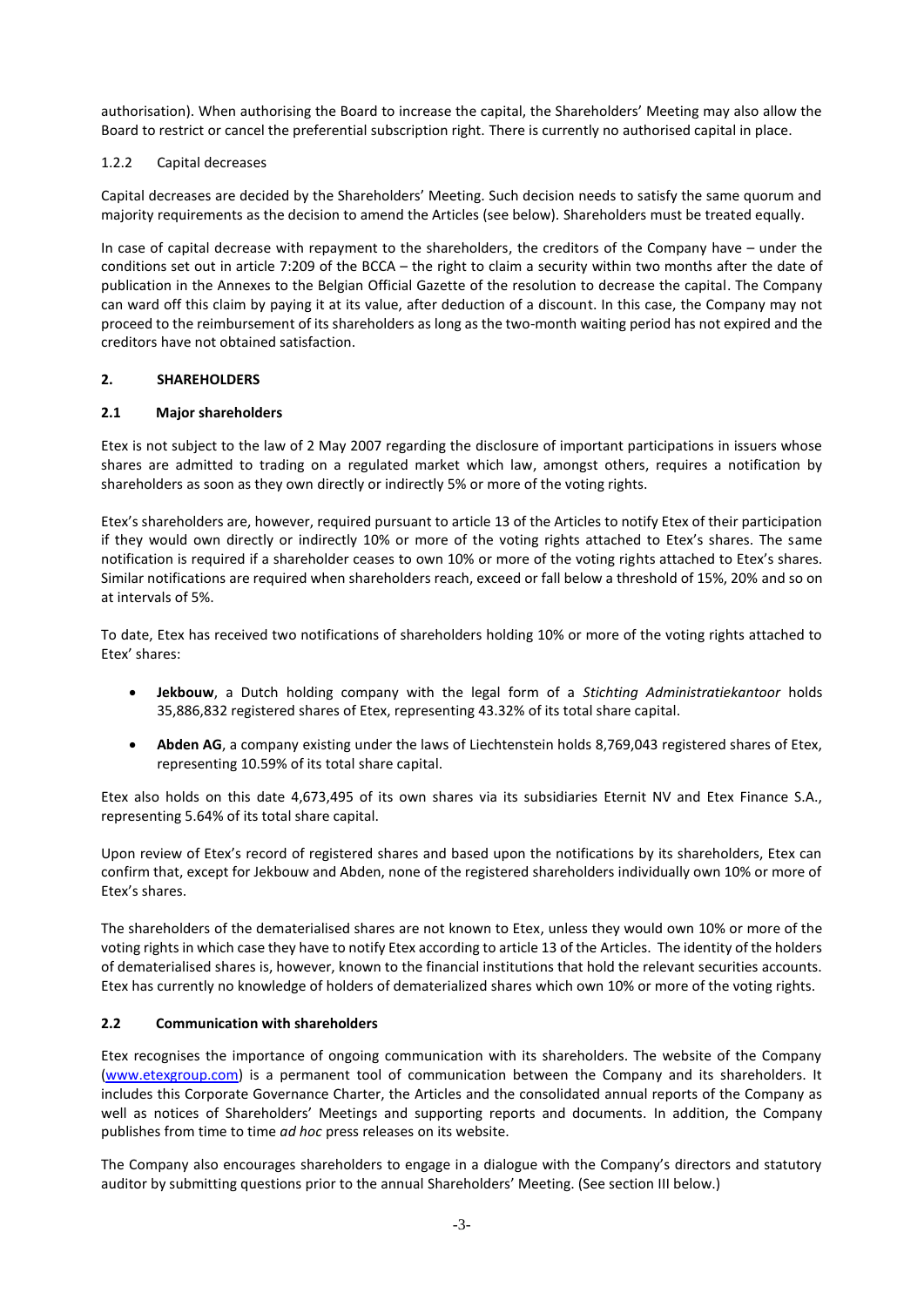## <span id="page-4-0"></span>**III. Shareholders' meetings**

## **1. ROLE**

### **1.1 General**

The Shareholders' Meeting represents all shareholders of the Company. Its decisions are binding upon all shareholders, including absentees or dissidents.

The Shareholders' Meeting has sole authority with respect to certain matters, including:

- the appointment of members of the Board (except the temporary filling-up of a vacancy) and statutory auditors and the determination of their remuneration;
- the approval of annual statutory accounts and the allocation of the profits (including any dividend distribution);
- any amendment to the Articles:
- any capital increase and capital decrease;
- any authorisation to be granted to the Board to increase the capital within the scope and in the circumstances as the Shareholders' Meeting may set (so-called "authorised capital"), or any renewal thereof;
- any authorisation to be granted to the Board to buy back shares within the scope and in the circumstances as the Shareholders' Meeting may set, or any renewal thereof;
- any merger, change of the legal form or dissolution of the Company; and
- the appointment of liquidators.

#### **1.2 Types of Shareholders' Meeting**

#### 1.2.1 Ordinary Shareholders' Meeting

The ordinary Shareholders' Meeting meets annually on the fourth Wednesday of May at 3pm CET at the registered office of the Company or at the place designated in the convening notice. Its agenda includes the review of the annual report of the Board and the report of the auditor in respect thereof, the approval of the statutory annual accounts, the approval of any dividend, the granting of discharge to the directors and auditor and, as the case may be, the appointment of directors and auditor.

The annual Shareholders' Meeting will also acknowledge the consolidated accounts that the Company prepares in accordance with IFRS.

#### 1.2.2 Extraordinary Shareholders' Meetings

Extraordinary Shareholders' Meetings meet for the purposes of amending the Articles. This includes, without limitation, the following decisions:

- approving a change to the Company's corporate purpose;
- authorising the Board to buy back shares within the scope and in the circumstances as the Extraordinary Shareholders' Meeting may set, or any renewal thereof;
- authorising the Board to increase the capital within the scope and in the circumstances as the Extraordinary Shareholders' Meeting may set, or any renewal thereof; and
- approving a merger or a split of the Company.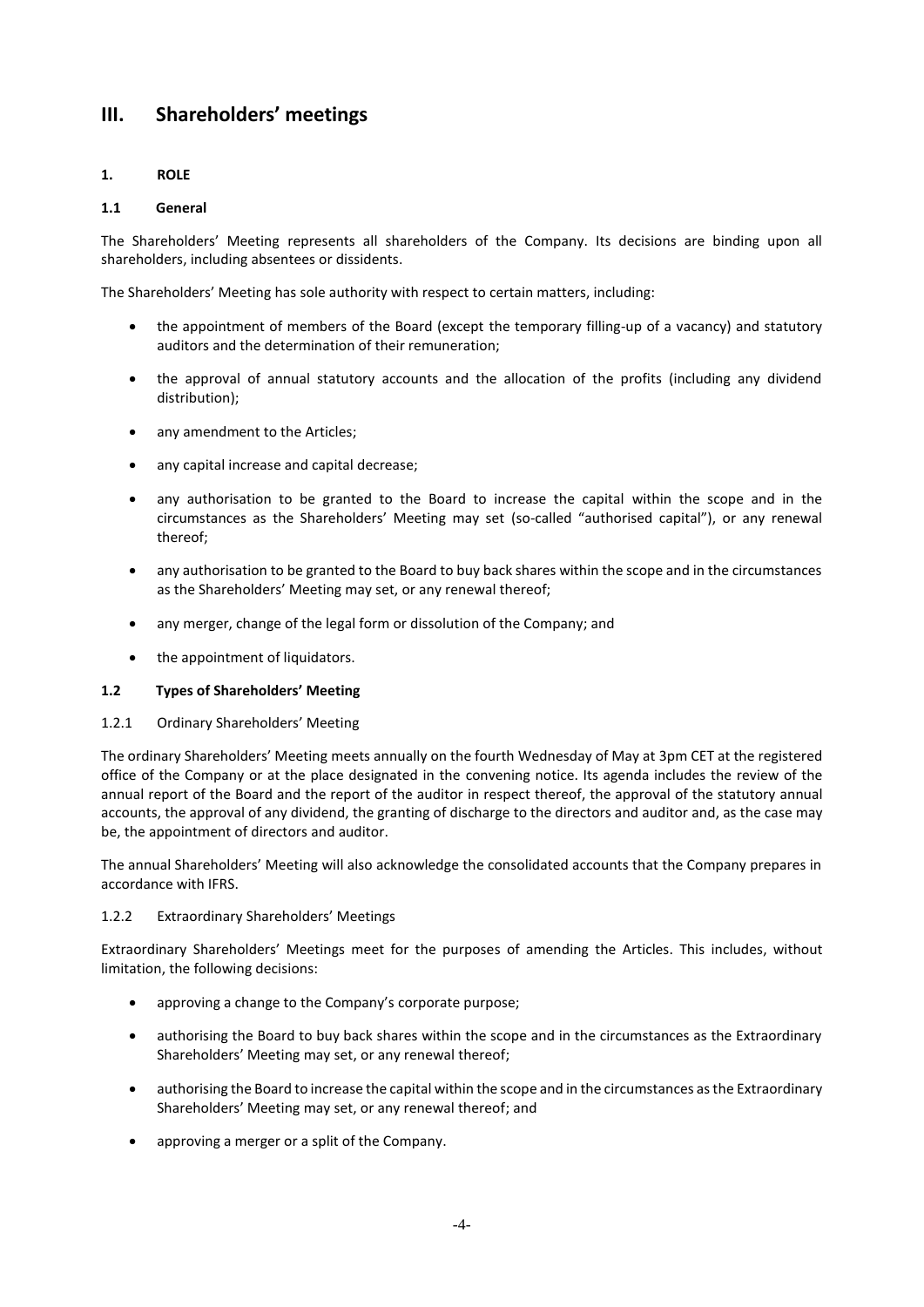#### 1.2.3 Ad hoc Shareholders' Meetings

The Board, shareholders holding at least 10% of Etex' shares, or the auditor of the Company may convene a Shareholders' Meeting at any time if the interest of the Company so requires.

### **2. PARTICIPATION**

#### **2.1 Convening**

In accordance with the BCCA, Etex sends written notice of the Shareholders' Meeting by mail to all holders of registered shares at least fifteen (15) days prior to the meeting. Etex also publishes at least fifteen (15) days prior to the meeting a notice of the meeting in the Belgian State Gazette (*Belgisch Staatsblad*), and, with respect to Extraordinary Shareholders' Meetings, ad hoc meetings or ordinary Shareholders' Meetings that cover items in addition to the review of the annual report and the report of the auditor, the review of the annual accounts and the granting of a discharge to the directors and auditor, in a Dutch language newspaper. Convening notices are also published on the website of the Company [\(www.etexgroup.com\)](http://www.etexgroup.com/).

Convening notices include the agenda and, although this is not required for the Company pursuant to the BCCA, a proposed resolution for each item on the agenda.

### **2.2 Admission**

To be admitted or represented at a Shareholders' Meeting:

- holders of registered shares must inform Etex of their intention to participate to the Shareholders' Meeting or be represented, seven (7) days before the date of the Shareholders' Meeting in the manner set out in the convening notice; and
- holders of dematerialised shares must provide seven (7) days before the date of the Shareholders' Meeting, a certificate issued by an authorised account holder or a clearing organisation certifying the nontransferability of their shares until the date of the Shareholders' Meeting.

Any shareholder may attend a Shareholders' Meeting in person or be represented by a proxy, who need not be a shareholder. The Company will prepare proxy forms and make them available at its registered office and on the website of the Company [\(www.etexgroup.com\)](http://www.etexgroup.com/). Shareholders who want to participate to a Shareholders' Meeting by proxy will provide such proxy to the Company at least seven (7) days before the date of the meeting by regular mail (to the registered office of the Company) or by email (to the email address mentioned in the convening notice).

Shareholders may ask questions to the directors or the auditor regarding their respective reports. Such questions must be sent by regular mail (to the registered office of the Company) or by email (to the email address mentioned in the convening notice) at least seven (7) days before the date of the meeting.

## **3. MEETINGS**

Shareholders' Meetings are chaired by the Chairman of the Board. If the Chairman is absent, the meeting is chaired by a director nominated by the other directors.

The chair of the meeting appoints a secretary and the meeting chooses two scrutineers among the shareholders. The chair, the secretary, the scrutineers and the other members of the Board constitute together the bureau.

The chair of the meeting directs the discussions on the basis of the practices applicable to Belgian deliberative assemblies. Directors answer the questions of the shareholders with respect to the items on the agenda or the report of the Board. Likewise, the auditor will be present at the Shareholders' Meeting to answer the questions of the shareholders with respect to its report.

Minutes of the Shareholders' Meetings are drawn up in Dutch and signed by the members of the bureau and by shareholders who request so.

#### **4. VOTES AND QUORUMS**

Each share entitles its owner to one vote.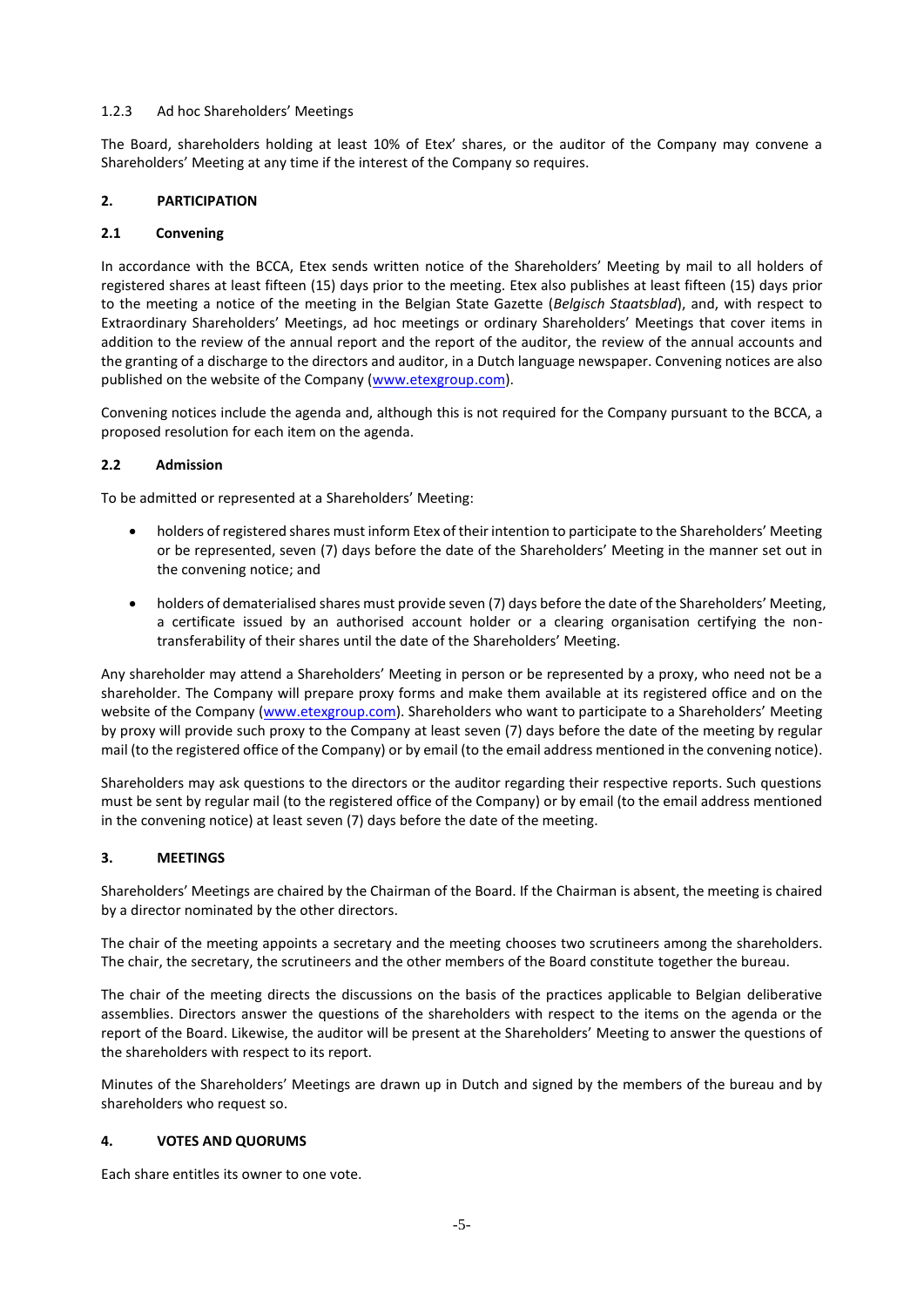Generally, there is no quorum requirement for a Shareholders' Meeting and decisions will be taken by a simple majority vote cast by the shareholders present or represented.

Certain matters require a larger majority and/or a quorum. These include, without limitation, the following:

- Any amendment to the Articles (except the amendments to the corporate purpose or the transformation of the legal form of the Company), which includes changes in the share capital (except for capital increases decided by the Board pursuant to the authorised capital), requires the presence in person or by proxy of shareholders holding an aggregate of at least 50% of the issued share capital, and the approval of a qualified majority of at least 75% of the votes cast at the meeting;
- Similarly, any resolution relating to a merger or a split of the Company requires the presence in person or by proxy of shareholders holding an aggregate of at least 50% of the issued share capital, and the approval of a qualified majority of at least 75% of the votes cast at the meeting;
- Any modification of the corporate purpose or transformation of the corporate form of the Company requires a quorum of shareholders holding an aggregate of at least 50% of the share capital and approval by a qualified majority of at least 80% of the votes cast at the meeting;
- Similarly, any authorisation to buy back shares requires a quorum of shareholders holding an aggregate of at least 50% of the share capital and approval by a qualified majority of at least 75% of the votes cast at the meeting.

If the quorum requirement is not met, a second meeting must be convened. At the second meeting, the quorum requirement no longer applies, but the qualified majority requirement of 75% or 80%, as the case may be, continues to apply.

## <span id="page-6-0"></span>**IV. Board**

## **1. ROLE**

The Board has the power to perform any actions which are necessary or useful to achieve the Company's purpose, with the exception of those powers expressly reserved to the Shareholders' Meeting by the BCCA.

In particular, the Board is vested amongst others with the following responsibilities:

- a) determine and calibrate the strategy of the Company and its subsidiaries from time to time (the *Group*), upon advice of the strategy committee of the Company and in consultation with the chief executive officer (the *CEO*) and the other members of the executive committee of the Company (the *Executive Committee* or the *ExCom*);
- b) create, amongst its members, a strategy committee (the *Strategy Committee*), a people committee (the *People Committee*), a risk and audit committee (the *Risk and Audit Committee*) and a sustainability committee (the *Sustainability Committee*), of which the missions and composition are described in sections [V](#page-11-0) to [VIII](#page-14-0) below;
- c) supervise the activities, business and trading of the Company and the Group, and, in consultation with the Risk and Audit Committee and as an overall matter, monitor its risks in terms of diversification of business segments, product portfolio, customer base, geographical presence and its overall leverage and exposure;
- d) review the statutory financial statements of the Company, and to approve the consolidated financial statements of the Group;
- e) upon recommendation of the Strategy Committee, approve major transactions (such as acquisition of companies, creating presence in a new country or diversification into a new business) presented by the CEO and the Executive Committee to the Board;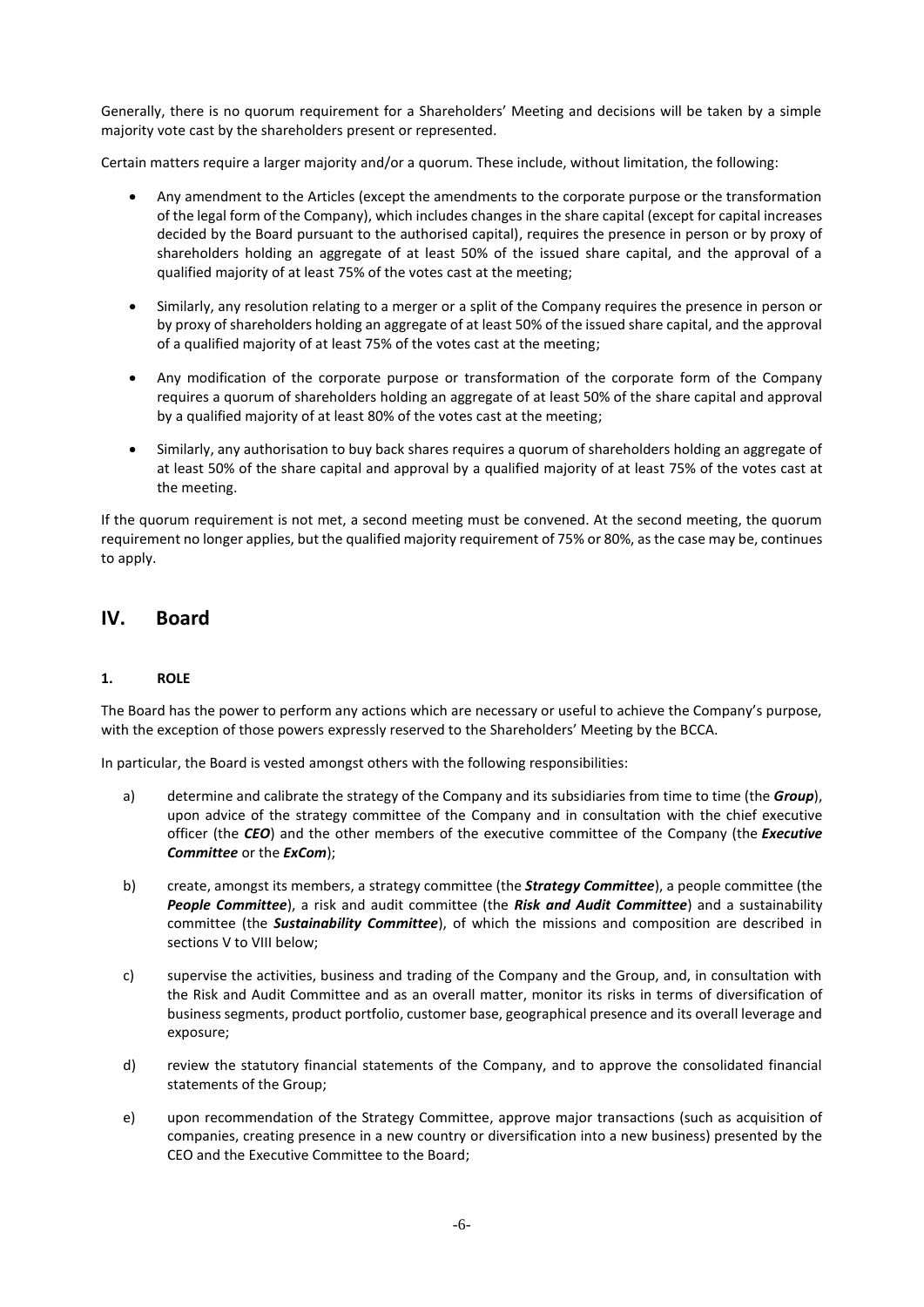- f) upon recommendations of the People Committee:
	- appoint, and, as the case may be, revoke the mandate of, the CEO, and review his or her performance;
	- determine the short-term and long-term fixed remuneration, variable remuneration and benefits of the CEO and the other members of the Executive Committee, and monitor the overall benefit levels for all Group employees;
	- appoint, and, as the case may be, revoke the mandate of the Chairman of the Board;
	- assess and nominate director candidates (other than the directors proposed by Jekbouw) and their proposed remuneration, for approval by the shareholders;
	- monitor and review the effectiveness of the Board and its committees;
- g) upon recommendation of the Risk and Audit Committee and, where appropriate, upon proposal by the Executive Committee:
	- approve the framework for internal control and risk management and to monitor and regularly assess the implementation of this framework;
	- supervise the performance of the external auditor and internal audit function;
- h) upon recommendation of the Sustainability Committee approve any initiatives in relation to sustainability and corporate social responsibility questions, including:
	- promote a culture that emphasises and sets high standards for sustainability and corporate social responsibility and review corporate performance against those standards;
	- consider the impact of the Group's activities and operations from a social responsibility perspective, taking into account the legal framework and the interests of employees, customers, suppliers, shareholders, communities and regulators;
	- monitor and review the Group's policies in terms of sustainability and corporate social responsibility; and
- i) convene the Shareholders' Meetings, and determine the agenda and proposed resolutions for such meetings.

## **2. COMPOSITION**

#### **2.1 Size**

The Articles require the Board to have a minimum of at least three (3) directors, but, without compromising on effectivity, the Company seeks a larger size to allow both a representation of its large long-term family shareholders, independent directors and industry experts.

The Board appoints one of its members as chairman in consultation with the People Committee (the *Chairman of the Board*).

The CEO is the executive director of the Board. The CEO has been entrusted with the daily management of the Company (*dagelijks bestuur*) and specific powers which have been published in the Belgian State Gazette (*Belgisch Staatsblad*).

The Board may invite members of the Executive Committee or other Etex employees, external experts or any other individuals they consider useful in the context of a particular topic to attend wholly or partly any Board meeting.

## **2.2 Profile of directors**

Next to allowing a representation on the Board of its large long-term family shareholders, the Group seeks to attract directors of diverse backgrounds and expertise, based on the following key criteria: specific skills, knowledge of the sector in which the Group is active, experience and availability to devote time to the Company. The Group seeks to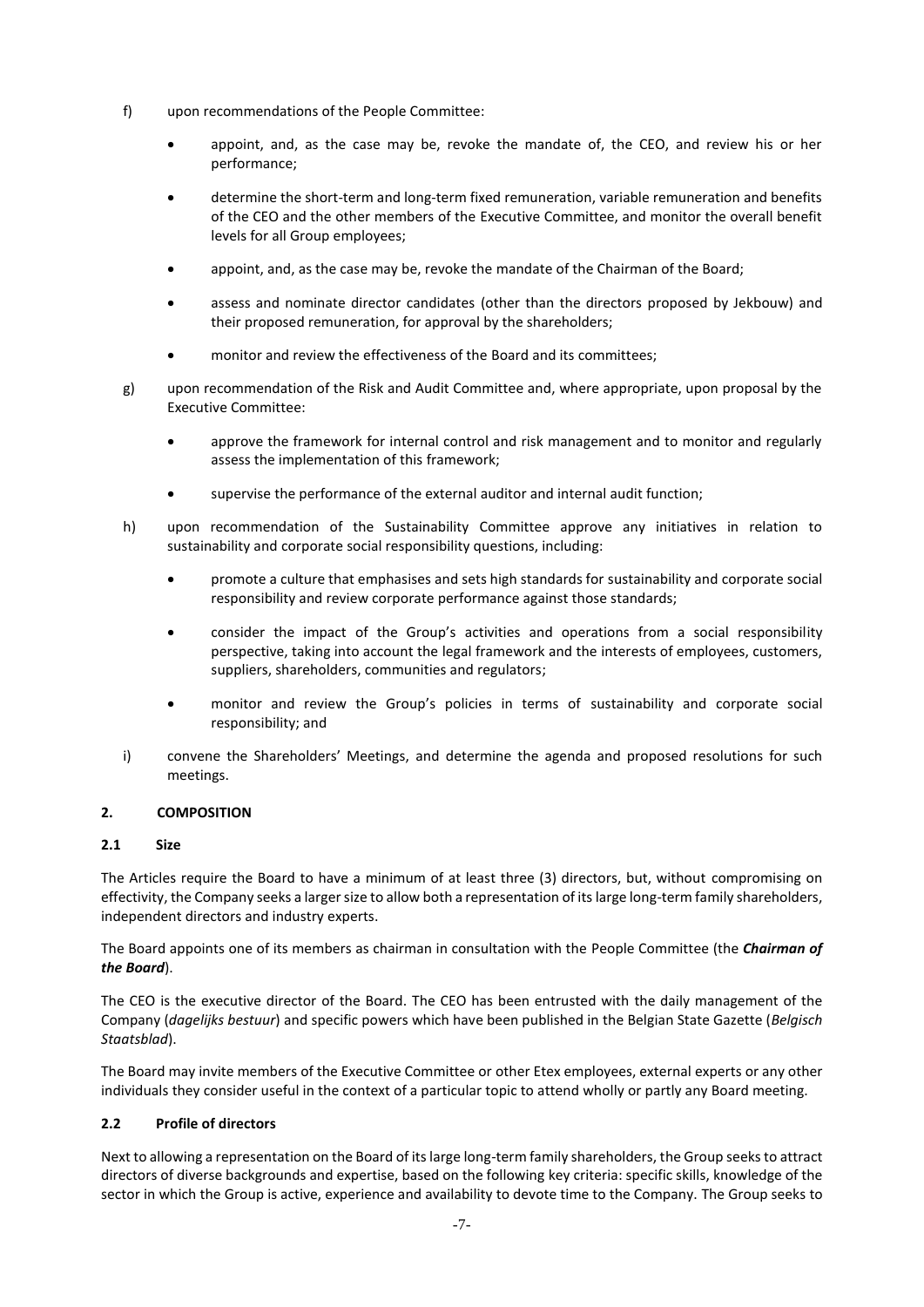make sure that each candidate director has specific skills, knowledge and/or experience to complement the skills, knowledge and/or experience already present in the Board, such that the Board as a whole has the necessary skills to fulfil its duties properly.

The Company seeks to promote diversity in general within the Board, amongst which gender diversity.

### **2.3 Duration of directors' mandate**

According to the BCCA, directors may not be appointed by the Shareholders' Meeting for a term that exceeds six (6) years. In consultation with the People Committee, the Board does not propose to the Shareholders' Meeting to appoint directors for terms exceeding three (3) years. The mandate of directors is renewable.

When a position on the Board becomes vacant, the remaining directors shall have the right to temporarily fill the vacancy in consultation with the People Committee, until the next Shareholders' Meeting takes place, which may then confirm the appointment or, as the case may be, refuse to confirm the mandate and appoint a new director.

The age limit for acting as a director is set at seventy (70). The term of office automatically ends at the end of the ordinary Shareholders' Meeting following the date of reaching the age limit.

### **2.4 Independent directors**

The Board is composed of a minimum of three (3) independent directors. A director shall be considered independent to the extent that he/she does not maintain any relationship with the Company or an important shareholder that jeopardizes his/her independence. Unless otherwise explained, such director shall satisfy the requirements set forth in Article 7:87 of the BCCA with reference to the criteria listed in Principle 3.5 of the Belgian Corporate Governance Code 2020:

- a) not be an executive, or exercising a function as a person entrusted with the daily management of the Company or a related company or person, and not have been in such a position for the previous three years before their appointment. Alternatively, no longer enjoying stock options of the Company related to this position;
- b) not have served for a total term of more than twelve years as a non-executive director;
- c) not be an employee of the senior management (as defined in article 19,2° of the law of 20 September 1948 regarding the organisation of the business industry) of the Company or a related company or person, and not have been in such a position for the previous three years before their appointment. Alternatively, no longer enjoying stock options of the Company related to this position;
- d) not be receiving, or having received during their mandate or for a period of three years prior to their appointment, any significant remuneration or any other significant advantage of a patrimonial nature from the Company or a related company or person, apart from any fee they receive or have received as a non-executive director;
- e)
- not hold shares, either directly or indirectly, either alone or in concert, representing globally one tenth or more of the Company's capital or one tenth or more of the voting rights in the Company at the moment of appointment;
- not having been nominated, in any circumstances, by a shareholder fulfilling the conditions covered under the first point;
- f) not maintain, nor have maintained in the past year before their appointment, a significant business relationship with the Company or a related company or person, either directly or as partner, shareholder, director, member of the senior management (as defined in article 19,2° of the law of 20 September 1948 regarding the organisation of the business industry) of a company or person who maintains such a relationship;
- g) not be or have been within the last three years before their appointment, a partner or member of the audit team of the Company or person who is, or has been within the last three years before their appointment, the external auditor of the Company or a related company or person;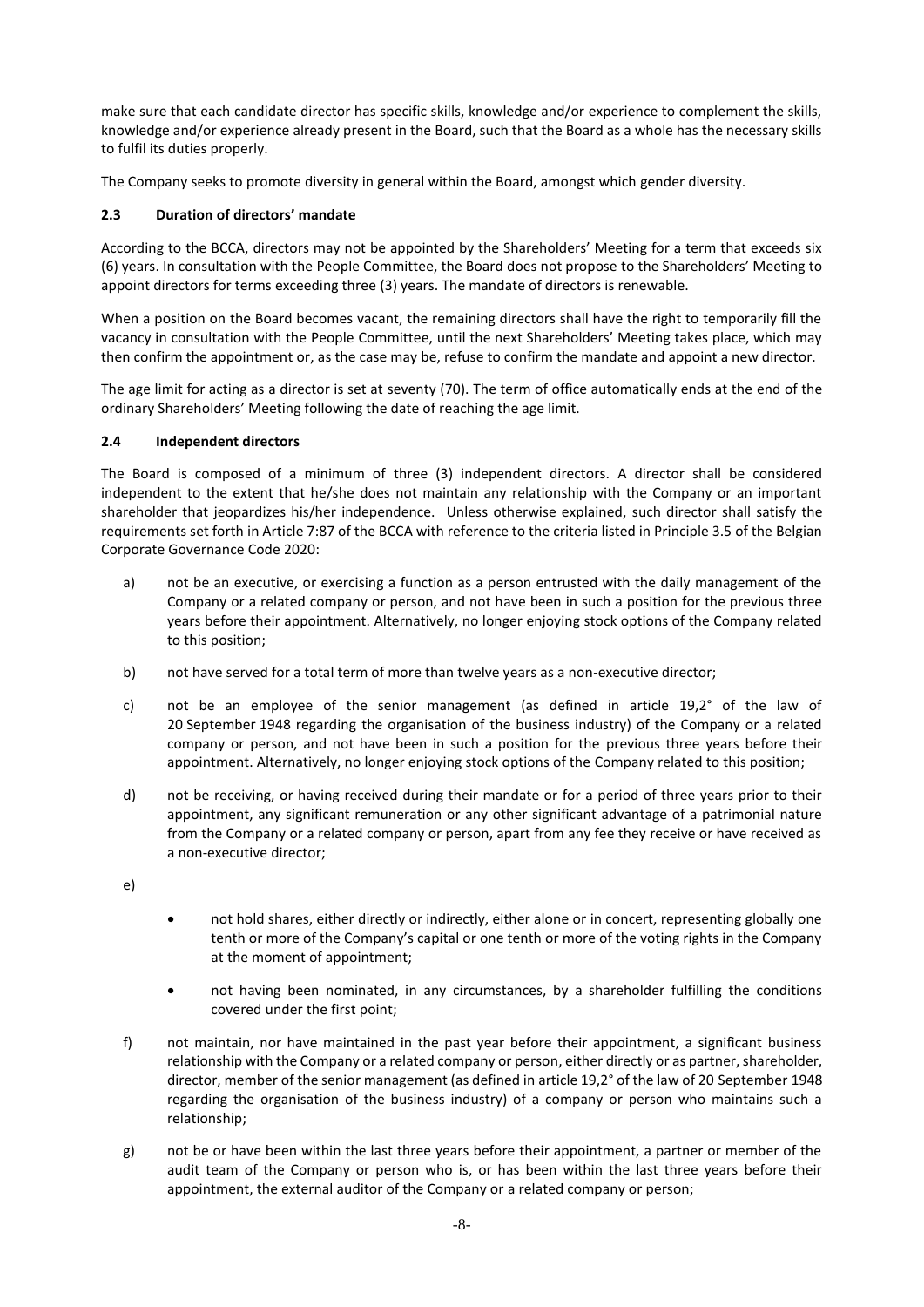- h) not be an executive of another company in which an executive of the Company is a non-executive director, and not have other significant links with executive director of the Company through involvement in other companies or bodies;
- i) not have, in the Company or a related company or person, a spouse, legal partner or close family member to the second degree, exercising a function as director or executive or person entrusted with the daily management or employee of the senior management (as defined in article 19,2° of the law of 20 September 1948 regarding the organisation of the business industry), or falling in one of the other cases referred to in a) to h) above, and as far as point b) is concerned, up to three years after the date on which the relevant relative has terminated their last term.

Independent directors proposed for nomination to the Shareholders' Meeting (or, as the case may be, to fill a vacancy) will be so proposed upon recommendation by the People Committee.

#### **2.5 Directors representing Jekbouw**

The Board is composed of a minimum of five (5) directors appointed upon proposal of Jekbouw.

### **3. CHAIRMAN OF THE BOARD**

#### **3.1 Appointment**

The Chairman of the Board is appointed by the Board by a simple majority amongst the directors, upon recommendation of the People Committee.

The Chairman of the Board is appointed for a three-year term, which is renewable. Any renewal of the appointment as the Chairman of the Board for a term which would in aggregate exceed six years, must be approved by a twothirds majority of the Board.

#### **3.2 Role**

The Chairman of the Board, when carrying out his/her role, shall guard the cultural identity of the Group.

#### 3.2.1 Role in relation to the Board

The Chairman of the Board, assisted by the Corporate Secretary, is responsible for the effective organisation of the Board. To this end, the Chairman of the Board:

- draws up the agenda for Board meetings, in consultation with the CEO, and ensures, in addition to the missions of the Board set forth in section [IV,](#page-6-0) 1 above, that all the priorities of the Group are reviewed by the Board;
- ensures that directors are informed within the eight-day (or as the case may be, two-day) notice period set forth below and are provided with appropriate documents and information to prepare for the decision proposed on the agenda;
- informs the Board, as necessary, about any problems encountered by the Board's Committees.

3.2.2 Role in relation to the Board's Committees

The Chairman of the Board, assisted by the Corporate Secretary, is responsible for the effective organisation of the Board's Committees. To this end, the Chairman of the Board:

- proposes, in consultation with the CEO, the members of the various Committees for appointment by the Board; and
- ensures that the Committee Chairmen report to the Board on the performance of the Committees' duties.

#### 3.2.3 Role in relation to the CEO

The Chairman of the Board shall maintain close contact with the CEO, without undue interference in day-to-day operations by the Board.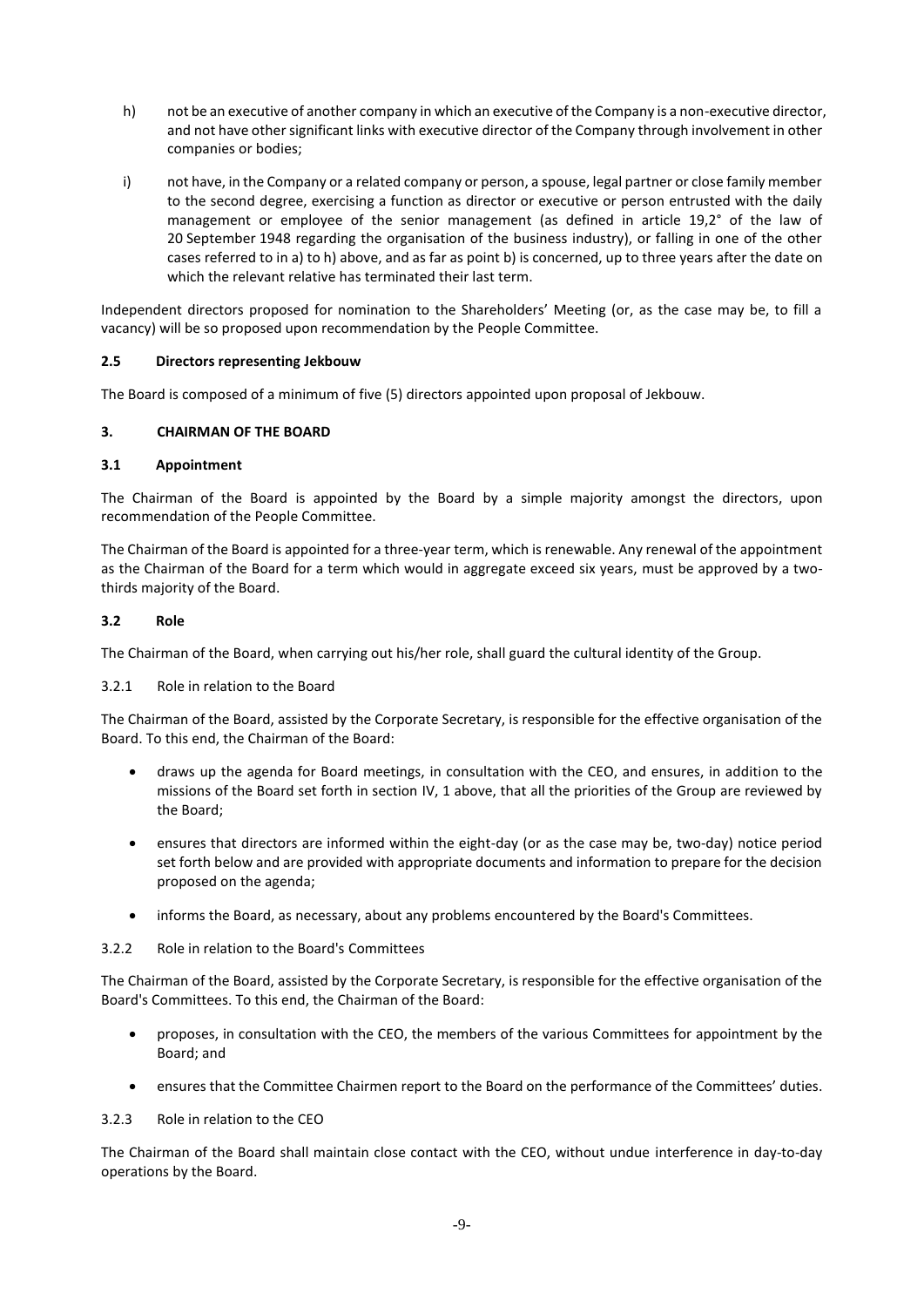3.2.4 Role in relation to the operational companies and the staff of the Group

Upon proposal by the CEO, the Chairman of the Board can be appointed as director in the Group's operating companies.

#### **4. TERMS OF REFERENCE OF THE BOARD**

#### **4.1 Calendar**

The Board meets at least four (4) times a year and each time the corporate benefit of the Company so requires or a specific material transaction requires approval. The Board also meets each time two directors so request.

Meetings take place at the location mentioned in the convening notice. Meetings may also be held via videoconference, conference call or any other means of communication.

#### **4.2 Agenda**

Directors are convened by the Chairman at its own request or at the request of any of its members and are given eight (8) days prior notice and two (2) days in case of emergency.

The Chairman, in consultation with the CEO, sets the agenda of each meeting of the Board, it being understood that all directors are invited to propose items for the agenda.

The agenda and invitation (with clear indications of time and venue) are, except in case of emergency, made available one week prior to the meeting on the Company's secured Board platform. The agenda indicates which topics are for decision, discussion or information with a clear indication of guests and guest speakers and timings. Documents and relevant information for topics listed on the agenda are shared with all members, except in case of emergency, at least seventy-two (72) hours before the meeting via the Company's secured Board platform.

#### **4.3 Meetings**

### 4.3.1 Quorum and majority

Except in case of force majeure, the Board may only deliberate if at least half of its members are present or represented, it being understood that three directors must be present. Directors may be represented by another director.

The Board aims at taking its decision by alignment of all members. If this is not possible, decisions shall be taken by simple majority. In case of tie, the Chairman has a casting vote.

#### 4.3.2 Confidentiality

All participants commit to full confidentiality on agreed confidential matters. At the end of each meeting, the communications to be released within the Group are clearly defined. All discussions and decisions related to individual people are strictly confidential and can only be used after explicit release and in concert with Corporate HR.

#### 4.3.3 Minutes and supporting documents

Each meeting of the Board shall take place in the presence of the corporate secretary, which the Board is entitled to appoint, outside of its members, among Group employees (the *Corporate Secretary*). The Corporate Secretary shall prepare minutes of each meeting of the Board, which will be submitted for approval to the Board at the next meeting of the Board and signed by the majority of the directors present.

The minutes shall be recorded in a minute book and held at the Company's registered office.

#### **4.4 Review**

The Board proceeds to a review of its size, composition, performance and those of its committees at least every three (3) years.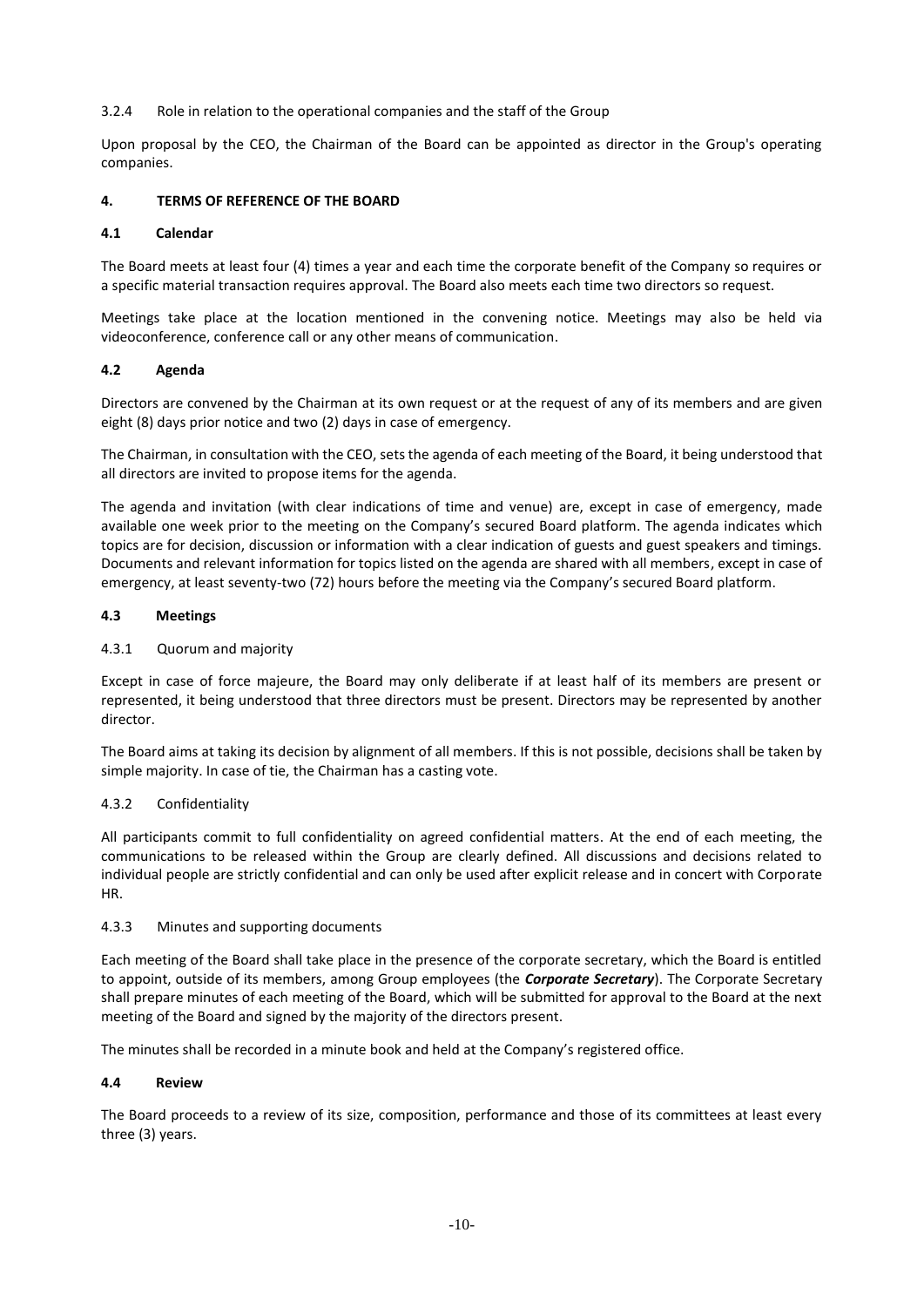## <span id="page-11-0"></span>**V. Strategy Committee**

## **1. COMPOSITION**

The Strategy Committee is composed of at least five (5) members. The members of the Strategy Committee may or may not be members of the Board and do not need to have any functional or operational role within the Company. The CEO is a member of the Strategy Committee. The members of the Committee select among themselves a Chairman.

The Committee members are nominated by the Board, based upon joint proposal of the Chairman and the CEO.

The Committee members who are also directors are appointed for a term equal to the term of their directorship and can be reappointed. Re-appointment takes place at the Board meeting following the Company's ordinary Shareholders' Meeting.

Any member of the Executive Committee or other Group employee may be invited by the Chairman of the Committee to take part in the Committee's meetings relating to a specific project.

### **2. ROLE**

The Strategy Committee's mission is to offer an opinion to the Board on the Group strategy and business plan proposed and defined by the Executive Committee. The Strategy Committee will in this respect focus in particular on the Group's sense of purpose, strategic priorities and values as a key driver for innovation, growth and leadership.

The Strategy Committee's mission also includes preparing the Board for the strategic aspects of operations presented to it. To this end, the Strategy Committee prepares opinions of major transactions (such as acquisition of companies, creating presence in a new country and diversification into a new business) presented by the CEO and the Executive Committee to the Board.

#### **3. TERMS OF REFERENCE**

## **3.1 Meetings and notice**

The Committee normally meets one week prior to any meeting of the Board regarding strategic decisions or projects and at least four (4) times a year.

The Committee is convened by the Chairman of the Committee at its own request or at the request of any of its members. Members are given eight (8) days prior notice and two (2) days in case of emergency. Supporting papers shall be sent to Committee members and to other attendees at the same time.

Meetings are held at the registered office of the Company or at the place indicated in the invitation. Meetings may be also held by video conference, conference call or any other means of communication. Except in case of force majeure, the Committee can only validly deliberate if at least half of its members attend the meeting in person or by video conference, conference call or any other means of communication. Decisions are made at a simple majority of the votes cast. In case of tie, the Chairman of the Committee has a casting vote.

The Chairman of the Committee reports to the Board on the Committee's activities.

## **3.2 Minutes**

The Corporate Secretary will attend the Committee's meetings as secretary and will write the minutes.

The minutes shall be recorded in a minute book and held at the Company's registered office.

#### **3.3 Review**

The Committee proceeds to a review of its terms of reference and effectiveness at least every three (3) years to ensure it is operating at maximum effectiveness.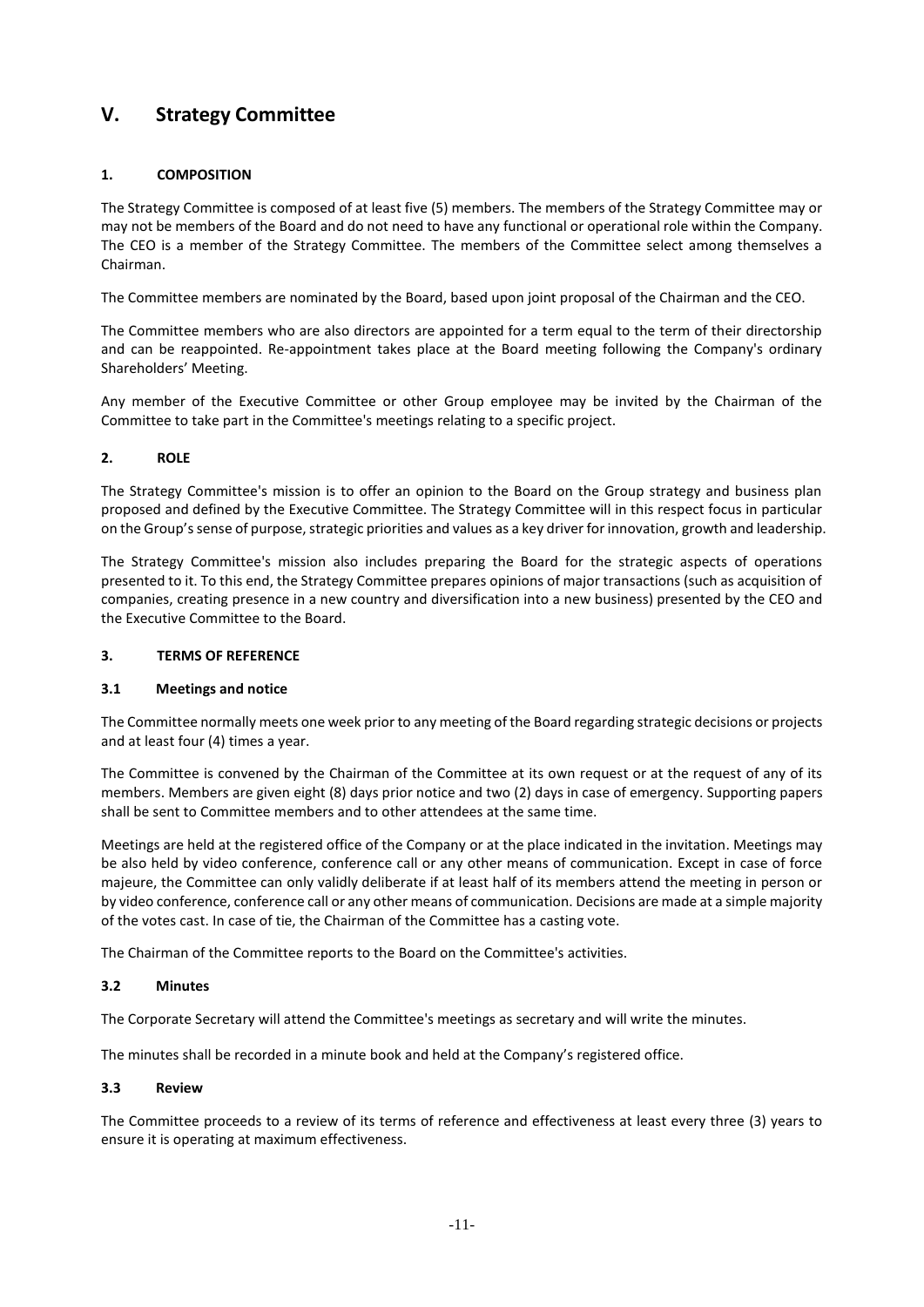## <span id="page-12-0"></span>**VI. People Committee**

## **1. COMPOSITION**

The People Committee is composed of at least four (4) members.

The members of the People Committee are appointed by the Board, based upon joint proposal of the Chairman and the CEO. The members of the Committee select among themselves a Chairman.

The Committee members are appointed for a term equal to the term of their directorship and can be reappointed. Re-appointment takes place at the Board meeting following the Company's ordinary Shareholders' Meeting.

#### **2. ROLE**

The task of the People Committee is to assist the Board in:

- proposing to the Shareholders' Meeting the appointment of new directors (other than the directors proposed by Jekbouw) or renew their appointments and provide recommendations on director candidates proposed by the shareholders;
- co-opting directors, especially in the event of death or resignation;
- discussing succession planning at the level of the Board;
- selecting and appointing the CEO;
- drafting appointment procedures for the Board and the ExCom;
- periodically assessing the composition and size of the Board;
- making proposals regarding directors' remuneration;
- approving the salary and remuneration policy for the members of the Executive Committee;
- creating and supervising share option plans for Group employees;
- ensuring a full Talent Development and Succession Planning process is in place and monitoring the progress, quality and outcomes of such process on a regular basis;
- ensuring and reviewing the continued improvement in Culture and Organizational Health of the global organization and its alignment with the Corporate goals and direction; and
- setting targets and tracking progress on Diversity & Inclusion.

#### **3. TERMS OF REFERENCE**

#### **3.1 Meetings and notice**

The Committee meets at least two (2) times per year. The Committee is convened by the Chairman of the Committee any time there is a need to provide a replacement, to renew an appointment or to change the membership of the Board. Members are given eight (8) days prior notice and two (2) days in case of emergency. Supporting papers shall be sent to Committee members and to other attendees at the same time.

Meetings are held at the registered office of the Company or at the place indicated in the invitation. Meetings may be also held by video conference, conference call or any other means of communication. Except in case of force majeure, the Committee can only validly deliberate if at least half of its members attend the meeting in person or by video conference, conference call or any other means of communication. Decisions are made at a simple majority of the votes cast. In case of tie, the Chairman has a casting vote.

The Chairman of the Committee reports to the Board on the Committee's activities.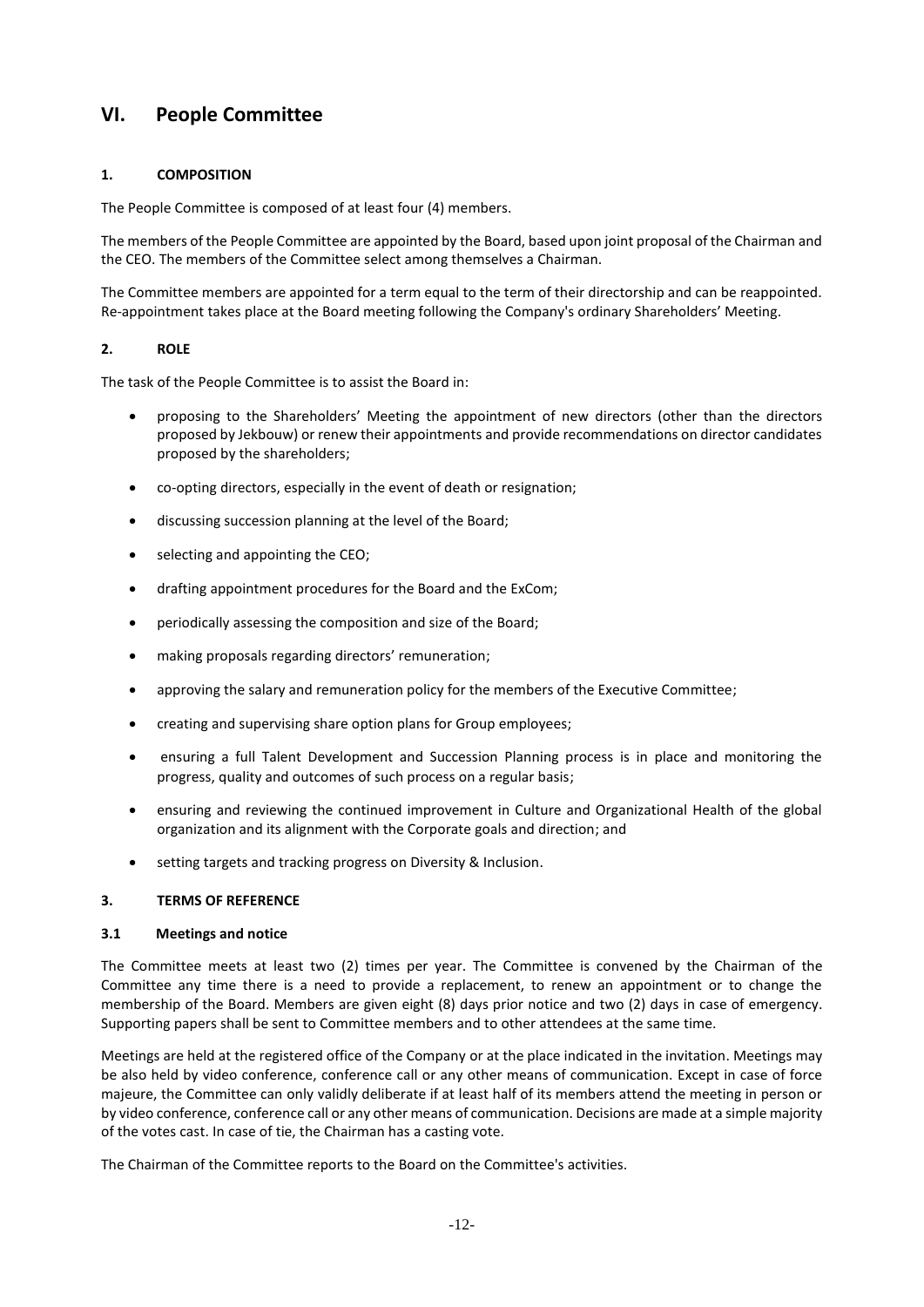#### **3.2 Minutes**

The Chief HR Officer attends the Committee meetings and takes the minutes. Minutes of the Committee shall be circulated promptly to all members of the Committee and, once agreed, to all members of the Board, unless a conflict of interest exists.

The minutes shall be recorded in a minute book and held at the Company's registered office.

#### **3.3 Review**

The Committee proceeds to a review of its terms of reference and effectiveness at least every three (3) years to ensure it is operating at maximum effectiveness.

## <span id="page-13-0"></span>**VII. Risk and Audit Committee**

### **1. COMPOSITION**

The Risk and Audit Committee is composed of at least three (3) members.

All members are non-executive directors.

The Committee members are appointed by the Board, based upon joint proposal of the Chairman and the CEO. The members of the Committee select among themselves a Chairman, it being provided that the Chairman of the Board may not be the Chairman of the Committee.

The Committee members are appointed for a term equal to the term of their directorship and can be reappointed. Re-appointment takes place at the Board meeting following the Company's ordinary Shareholders' Meeting.

Any member of the Executive Committee or other Group employee may be invited by the Chairman of the Committee. Additionally, the external auditors will be invited to attend meetings of the Committee on a regular basis.

#### **2. ROLE**

The Risk and Audit Committee's role is to assist the Board in its task of supervision, especially by:

- monitoring the financial reporting process and the consistency and reliability of the financial information;
- monitoring the effectiveness and quality of the internal audit system set up by management;
- monitoring the mapping of risks and the measures to minimise these risks;
- monitoring the external audit and its performance as well as the independence of the external auditor, including regarding the provision of additional services;
- informing the Board of the outcome of the external audit and explain how it contributed to the integrity of financial reporting and what the role of the Risk and Audit Committee was in that process;
- being responsible for the procedure for the selection of the external auditor and present recommendations to the Board with respect to the appointment of the external auditor.

The audit review and reporting covers the Group as a whole.

Next to this supervision role, the Committee shall make whatever recommendations to the Board it deems appropriate on any area within its remit where it deems action or improvement is needed.

In order to carry out its duties, the Committee is authorized to:

- seek any information it requires from any employee of the Company;
- obtain outside legal or other professional advice on any matter within its terms of reference;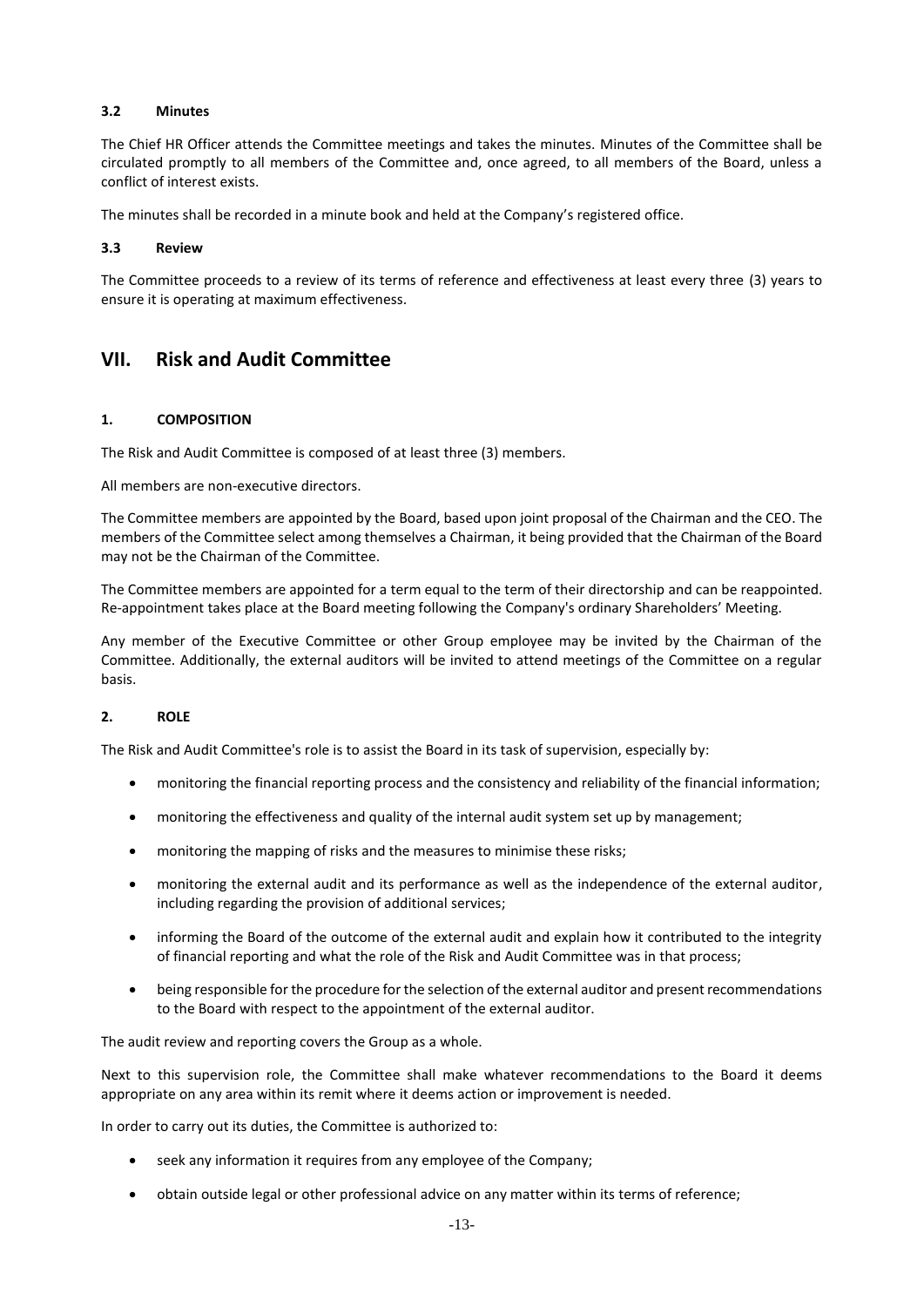- pre-approve all auditing and non-audit services; and
- meet with Company officers, external auditors, or outside counsel, as necessary.

### **3. TERMS OF REFERENCE**

#### **3.1 Meetings and notice**

The Committee meets at least three (3) times per year.

The Committee is convened by the Chairman of the Committee at its own request, at the request of any of its members or at the request of external or internal auditors if they consider it necessary. Members are given eight (8) days prior notice and two (2) days in case of emergency. Supporting papers shall be sent to Committee members and to other attendees at the same time.

Meetings are held at the registered office of the Company or at the place indicated in the invitation. Meetings may be also held by video conference, conference call or any other means of communication. Except in case of force majeure, the Committee can validly deliberate if at least half of its members attend the meeting in person or by video conference, conference call or any other means of communication. Decisions are made at a simple majority of the votes cast. In case of tie, the Chairman has a casting vote, except if only two members are present.

At least twice a year, the Committee meets the internal and external auditors to discuss matters relating to its terms of reference and its own effectiveness and recommend any changes to the Board.

The Chairman of the Committee reports to the Board on the Committee's activities.

### **3.2 Minutes**

The Corporate Secretary attends the Committee meetings and takes the minutes. Minutes of the Committee shall be circulated promptly to all members of the Committee and, once agreed, to all members of the Board, unless a conflict of interest exists.

The minutes shall be recorded in a minute book and held at the Company's registered office.

#### **3.3 Review**

The Committee proceeds to a review of its terms of reference and effectiveness at least every three (3) years to ensure it is operating at maximum effectiveness.

## <span id="page-14-0"></span>**VIII. Sustainability Committee**

## **1. COMPOSITION**

The Sustainability Committee is composed of at least four (4) members. The Chairman and the CEO are members of the Committee. The other members of the Committee are selected from amongst the directors, including at least one (1) independent director.

The Committee members are appointed by the Board based on a joint proposal from the Chairman and the CEO. The members of the Committee select among the independent members a Chairman.

The Committee members are appointed for a term equal to the term of their directorship and can be reappointed. Re-appointment takes place at the Board meeting following the Company's ordinary Shareholders' Meeting.

The Committee may decide to invite from time to time members of the Executive Committee or other Group employees (e.g. project managers) to attend the meetings.

## **2. ROLE**

The Committee is entrusted by the Board to study and prepare the Board's deliberations regarding sustainability, environmental consciousness and corporate social responsibility. It issues proposals, opinions and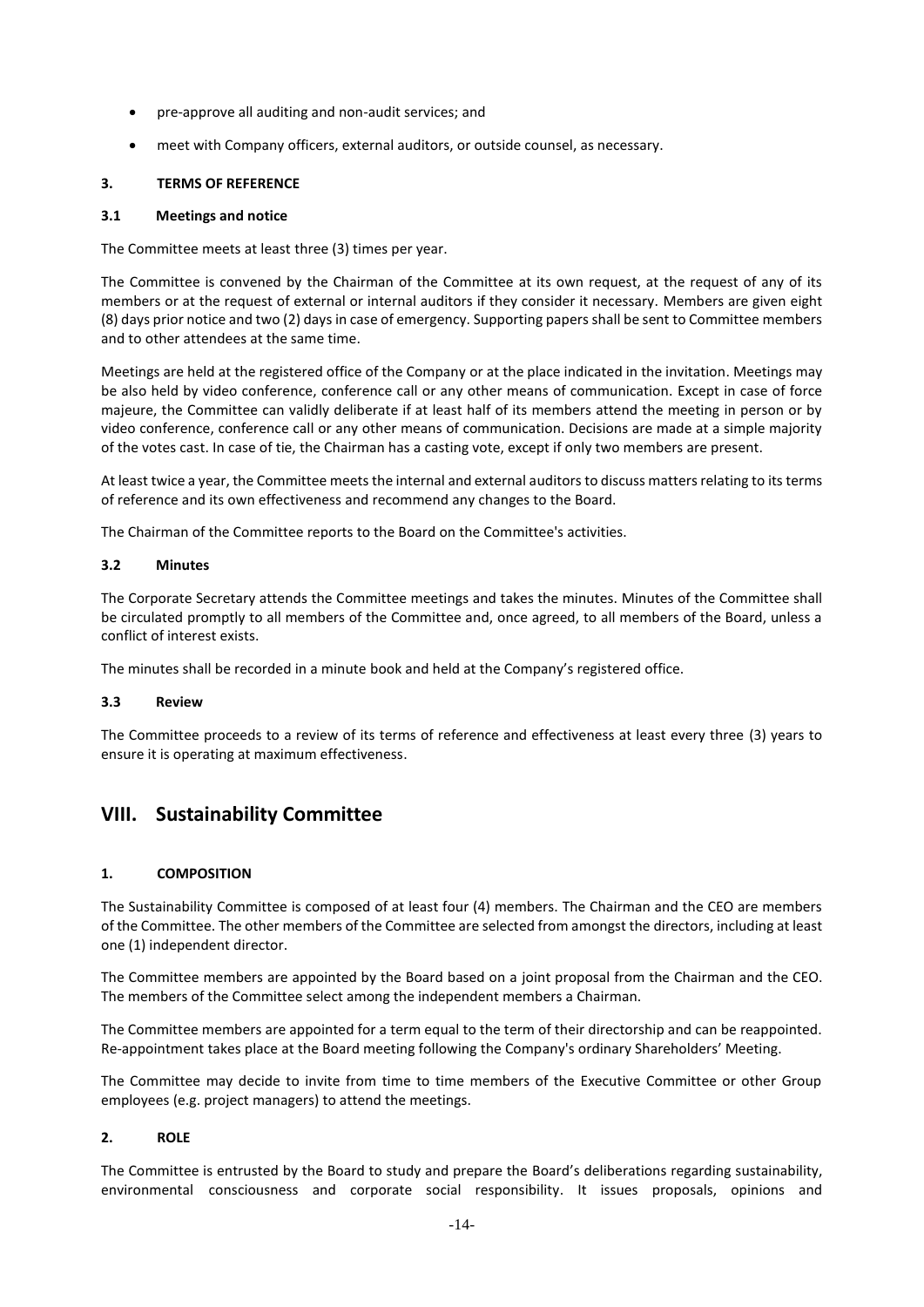recommendations as an advisory capacity to the Board with respect to policies and strategies that affect the Company's role as a sustainable, environmentally conscious and socially responsible organization.

The main duty of the Committee, within the remit of the Board, is to ensure that the Group is even more effective at addressing the sustainable, environmental and societal challenges associated with its mission to "*contribute to a better world, producing affordable and sustainable construction solutions*". The Committee will consider the impact of the Group's businesses, operations and programs from a sustainable, environmentally conscious and social responsibility perspective, taking into account the legal framework and the interests of shareholders, clients, employees, communities and regulators.

While the Committee has the responsibilities set forth in this Corporate Governance Charter, it is the duty of the Executive Committee to plan and implement the Group's programs with respect to sustainability, environmental and corporate social responsibility and to determine whether the Group's sustainability, environmental and corporate social responsibility policies and practices constitute the most appropriate policies and practices for the Group.

In carrying out this mission, the Group focuses on three objectives:

- economic sustainable goals related to sustainable growth and creating sustainable economic value;
- green goals related to enhancing the environment and the ecosystem;
- community-focused goals related to creating social value.

This three-fold approach, through the development of sustainable, environmental and social initiatives, must be an innovative way to differentiate on the market.

In this context and in regard to the Group's voluntary sustainability and corporate social responsibility process, the Committee shall provide oversight relating to corporate responsibility, including social, employment, environmental, human rights and other matters of significance to the Group's reputation as a global corporate citizen. The Committee's duties include:

- a) Review and recommend to the Board for approval:
	- The Committee's annual mandate and subsequent revisions:
	- Fundamental sustainability, environmental and corporate social responsibility policies having the potential to impact activities and strategies;
	- The Group's long-term development, including its economic sustainable development, through its sustainability, environmental and corporate social responsibility initiatives;
	- Appropriate recommendations with regards to the Group's business activities in a manner which acknowledges and reflects a commitment to sustainable, environmental and social responsibilities;
	- Actions and initiatives regarding the Group's communication on its sustainability, environmental and corporate social responsibility policies and initiatives;
- b) Review and report to the Board on:
	- Sustainability, environmental and corporate social responsibility performance, including investment economic sustainable impact and performance, monitoring from time to time compliance with sustainability, environmental and corporate social responsibility policies and the integration of sustainability, environmental and corporate social responsibility processes within the Group's risk management and approval processes;
	- Main issues, trends and events that could impact Etex, and its people, stakeholders or programs, main opportunities and risks related to sustainability, environmental consciousness and corporate social responsibility, significant lawsuits, investigations by governmental entities and other significant legal matters involving the Group that could affect the Group's performance, business activities or reputation as a global corporate citizen;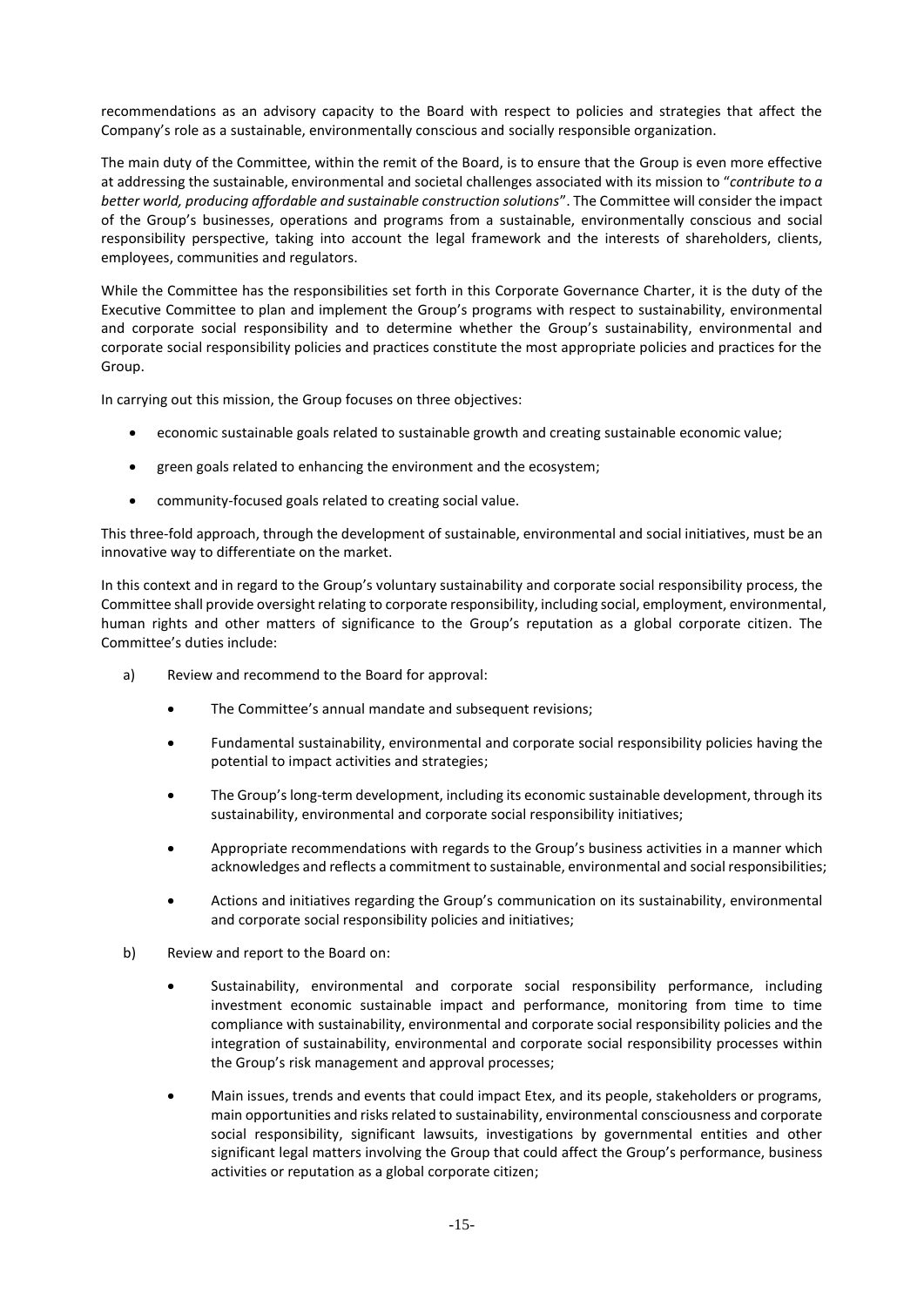- Actions and initiatives undertaken to mitigate corporate responsibility risks and/or matters having the potential to affect Etex's activities, plans, strategies or reputation;
- The operation of the Committee.

The Committee shall have access to any internal information necessary to fulfil its role. The Committee shall also have authority to obtain advice and assistance from internal or external advisors.

The Chairman of the Committee reports on its work at the next meeting of the Board.

The Committee establishes its annual work program based on the results of its prior work and the current context of the Company.

### **3. TERMS OF REFERENCE**

### **3.1 Meetings and notice**

The Committee meets at least three (3) times per year. The Committee is convened by the Chairman at its own request or at the request of any of its members. Members are given eight (8) days prior notice and two (2) days in case of emergency. Supporting papers shall be sent to Committee members and to other attendees at the same time.

Meetings are held at the registered office of the Company or at the place indicated in the invitation. Meetings may be also held by video conference, conference call or any other means of communication. Except in case of force majeure, the Committee can validly deliberate if at least half of its members attend the meeting in person or by video conference, conference call or any other means of communication. Decisions are made at a simple majority of the votes cast. In case of tie, the Chairman has a casting vote.

### **3.2 Minutes**

The Corporate Secretary attends the Committee meetings and takes the minutes. Minutes of the Committee shall be circulated promptly to all members of the Committee and, once agreed, to all members of the Board, unless a conflict of interest exists.

The minutes shall be recorded in a minute book and held at the Company's registered office.

#### **3.3 Review**

The Committee proceeds to a review of its terms of reference and effectiveness at least every three (3) years to ensure it is operating at maximum effectiveness.

## <span id="page-16-0"></span>**IX. Executive Committee**

#### **1. COMPOSITION**

The composition of the Executive Committee is balanced to reflect the various divisions, the geographic spread of the Group and the global support functions.

The Executive Committee is composed of the CEO and at least four other members.

The CEO is appointed by the Board upon recommendation of the People Committee. The other members of the Executive Committee are appointed by the CEO, upon prior notification to the People Committee.

The CEO may invite other persons to attend wholly or partly an Executive Committee meeting. The Executive Committee may also invite Group employees, external experts or any other individuals they consider useful in the context of a particular topic.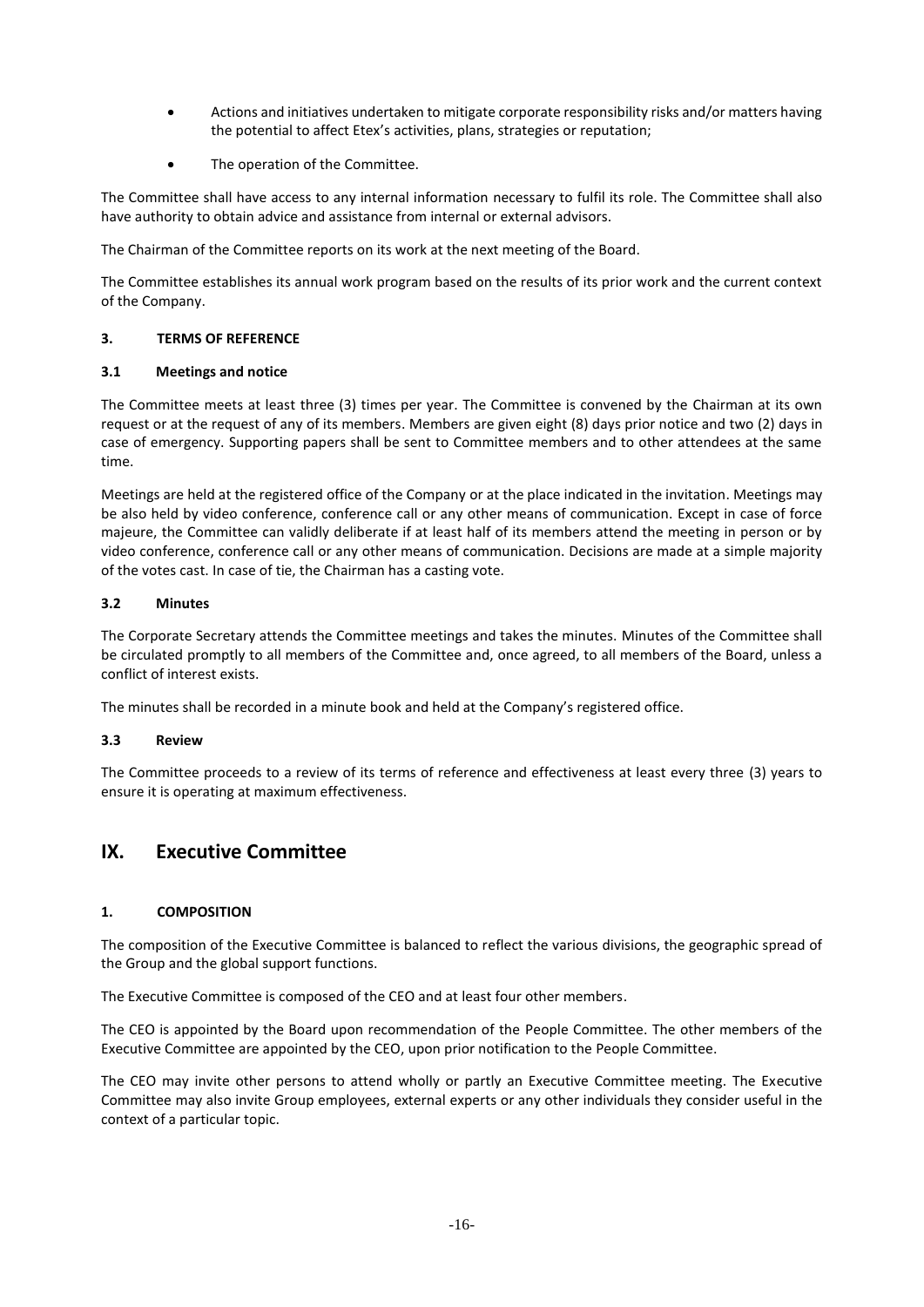## **2. ROLE**

The Board entrusts the daily management of the Group to the CEO and the Executive Committee. The CEO is the chairman of the Executive Committee and the prime interface between the Board and the Executive Committee.

The CEO is the executive director of the Board. The CEO has been entrusted with the daily management of the Company (*dagelijks bestuur*) and specific powers which have been published in the Belgian State Gazette (*Belgisch Staatsblad*).

The other members of the Executive Committee have also been entrusted with specific powers published in the Belgian State Gazette (*Belgisch Staatsblad*).

The Executive Committee is an informal management committee that has not been organised as a dual-tier board (*directieraad*) under article 7:110 of the BCCA.

The Executive Committee, under the leadership of the CEO, has among others the following role:

- to develop and propose for approval by the Board the overall strategy of the Group and to ensure its implementation;
- to implement and monitor the Board's decisions;
- to approve strategies of the individual business units and to monitor their implementation;
- to carry out the operational management of the Group;
- to oversee the proper organisation and functioning of the Group, including the introduction of proper processes and the financial management and accounting;
- to implement internal controls based on the internal control and risk management framework approved by the Board;
- to prepare and follow-up on major investment and divestment files (capex and M&A files) and financing transactions;
- to prepare the financial reporting, including the annual accounts, monthly management accounts and semi-annual accounts;
- to define the key Group policies; and
- to appoint senior executives, including succession planning and talent management.

#### **3. THE CEO**

The CEO acts as Chairman of the Executive Committee. In his absence for a specific meeting he shall designate another ExCom member to replace him. If no such designation occurred, the CFO will act as Chairman.

The CEO (or appointed ExCom member) takes care that:

- the objectives and strategy are sufficiently addressed in the ExCom meetings;
- the agenda and timing are respected;
- the decisions are clearly formulated;
- the actions, timing and topic owners to execute the actions are well defined and listed in the minutes; and
- the communication plan and timing are well defined.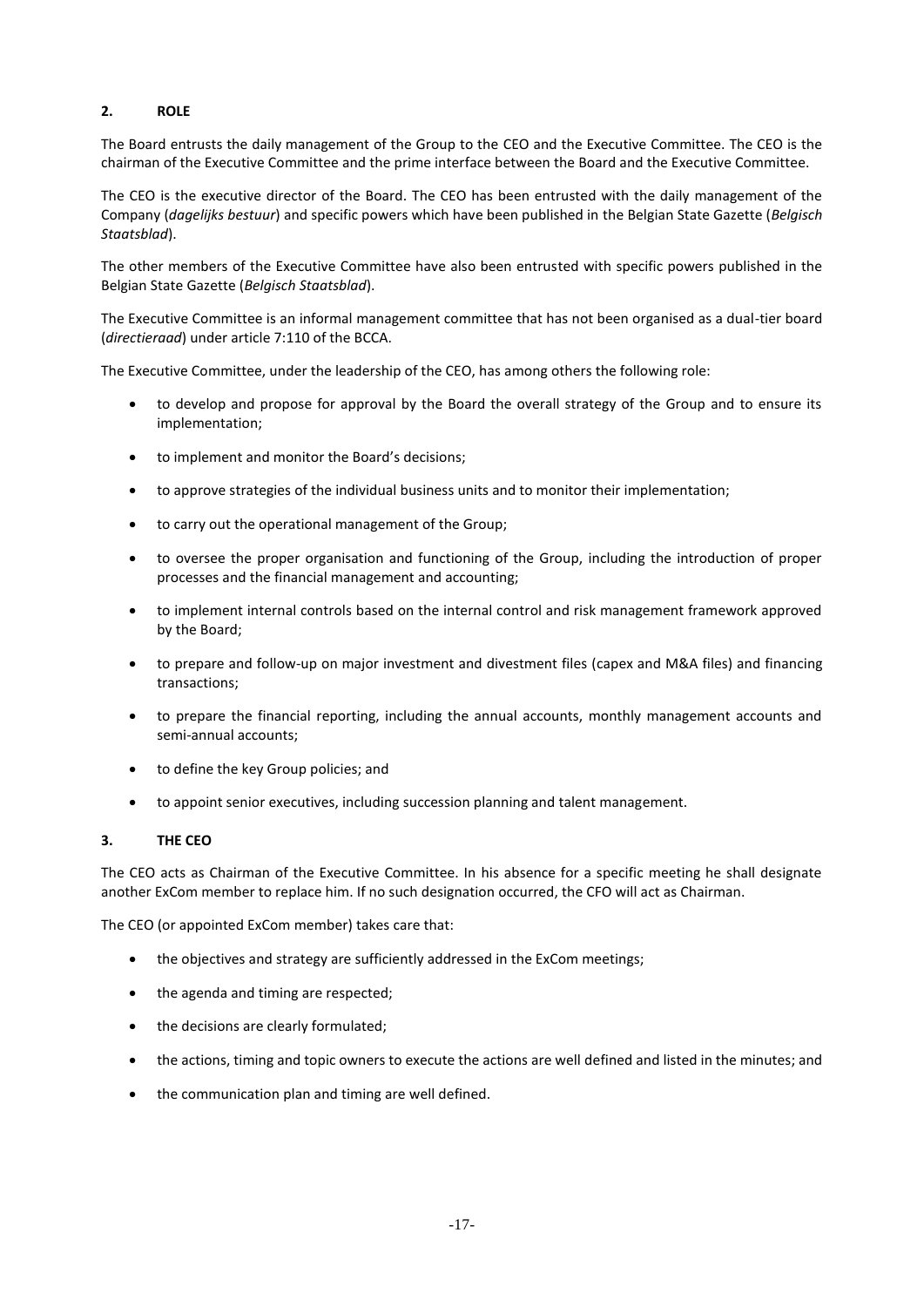#### **4. TERMS OF REFERENCE**

### **4.1 Meetings**

The CEO convenes regular meetings of the Executive Committee, in principle every month (with a target of 11 meetings a year). Additional meetings may be called by the CEO at his discretion or at the request of any ExCom member, as agreed by the CEO. The CEO determines the agenda.

### **4.2 Minutes**

The Executive Committee may appoint a secretary among Group employees who does not have to be a member of the ExCom. The secretary can be the same person as the Corporate Secretary. The secretary drafts the minutes and shall ensure that all minutes are recorded in a minute book kept at the registered seat of the Company.

### **4.3 Review**

The Executive Committee shall arrange for periodic reviews of its own performance and, at least, annually, review its composition and operating principles to ensure it is operating at maximum effectiveness.

## <span id="page-18-0"></span>**X. Remuneration of Directors and Committee Members**

## **1. REMUNERATION OF DIRECTORS**

The remuneration of directors is decided by the Shareholders' Meeting and is comprised of a fixed annual fee per director. This annual fee does not increase if extraordinary Board meetings are held.

### **2. REMUNERATION OF COMMITTEE MEMBERS**

The Committee members' remuneration is decided by the Board, based on a proposal from the People Committee.

The Chair and the members of the Committees receive each a fixed attendance fee per meeting. In the event the Chairman of the Board would also be a Chair of a Committee, he/she would not receive additional remuneration for his/her Chair of such Committee, it being understood that he/she would receive an ordinary fee for his/her membership is such would be the case. The CEO, other members of the Executive Committee and Group staff members are not paid for attending the meetings of the Committees of which they are members or which they are invited to attend.

#### **3. GENERAL**

The above remunerations (in points 1 and 2) are calculated and paid from one ordinary Shareholders' Meeting to the next. The attendance fees for Committees are paid in December.

The Company will reimburse, on presentation of receipts, the travel and hospitality costs incurred for Board and Committee meetings by members who live abroad.

## <span id="page-18-1"></span>**XI. Governance Secretary**

Etex has appointed a governance secretary. The governance secretary is responsible for advising the Board and the directors with respect to governance questions.

## <span id="page-18-2"></span>**XII. Market Abuse Regulation**

Etex' shares are listed on the Euronext Expert Market without Etex approval or request. As a consequence, Etex is not required to comply with the preventive measures imposed by Regulation (EU) No 596/2014 of 16 April 2014 on